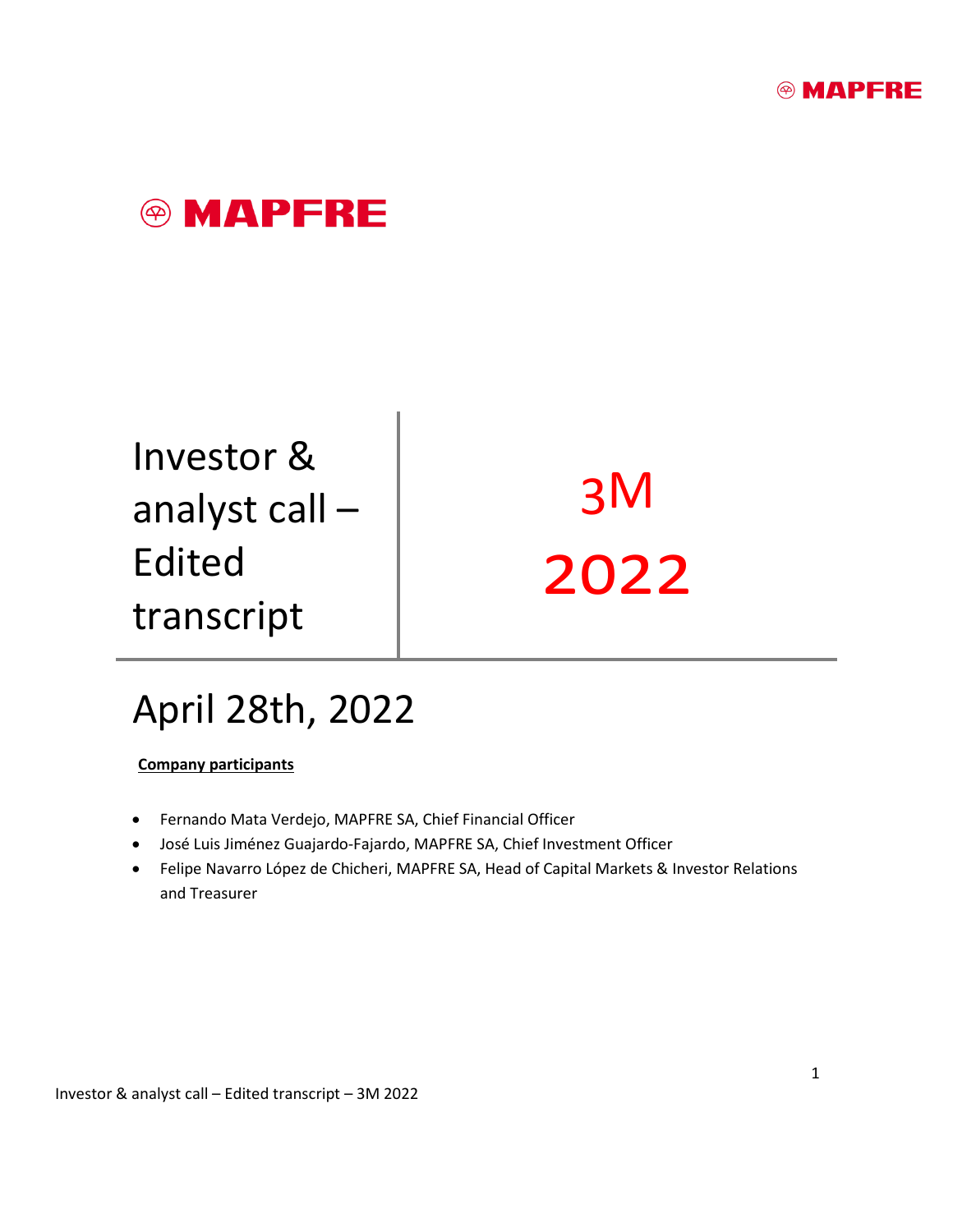

### **Presentation**

#### **Felipe Navarro López de Chicheri**

Good evening everyone, and welcome to MAPFRE Results Presentation for the First Quarter 2022. This is Felipe Navarro, Head of Investor Relations and Capital Markets as well as Corporate Treasurer. It is a pleasure to have here with us Fernando Mata, our CFO, who as usual will walk us through the main financial trends on the quarter. José Luis Jiménez, Chief Investment Officer, will also be with us today to walk us through the investment portfolios.

At the end of the presentation, we will open up the Q&A session. We invite you to send us your questions using the ask a question link on the bottom of your screen. We will try to answer all of them as time allows. All of the IR team will be available to answer any pending questions as from tomorrow morning.

Before I turn the call over to Fernando, let me express all of MAPFRE's deepest sympathy to the Ukrainian people, those remaining in the country and those refugees that have fled the area. There is no reason to justify the massive loss of human lives and destruction. It will take a lot of time to heal from this suffering and aftermath. We truly hope that a peaceful resolution to this terrible conflict is found as soon as possible.

And now, Fernando, the floor is yours.

#### **Fernando Mata Verdejo**

Thank you, Felipe and good afternoon, everybody. Despite an extremely challenging start to the year, MAPFRE has closed the quarter with satisfactory results and a resilient balance sheet, supported by a very diversified business profile and strong financial position.

The pandemic situation is improving, but still needs to fully normalize, mainly in Latin America. In addition, we are now facing the difficulties resulting from the geopolitical situation surrounding the invasion of Ukraine, which is aggravating already growing inflation, rising interest rates, and is weakening the global growth outlook.

Growth has been exceptional across the business with tailwinds from currencies. We maintain a disciplined approach and are growing in profitable lines, such as General P&C and Life Protection. Total premiums are up around 11% and the insurance business has grown by 12%. In Spain, the business is growing, despite the loss of the Bankia agreement last year, and MAPFRE RE has recorded a 17% increase and premiums in Brazil were up 35%, over 15% in local currency.

Profitability has been resilient overall, reaching a net result of EUR155 million, with an ROE of over 9% with very different trends across business lines. Profit contribution was strong from core operations and renewals were outstanding at MAPFRE RE. There has been a reduction in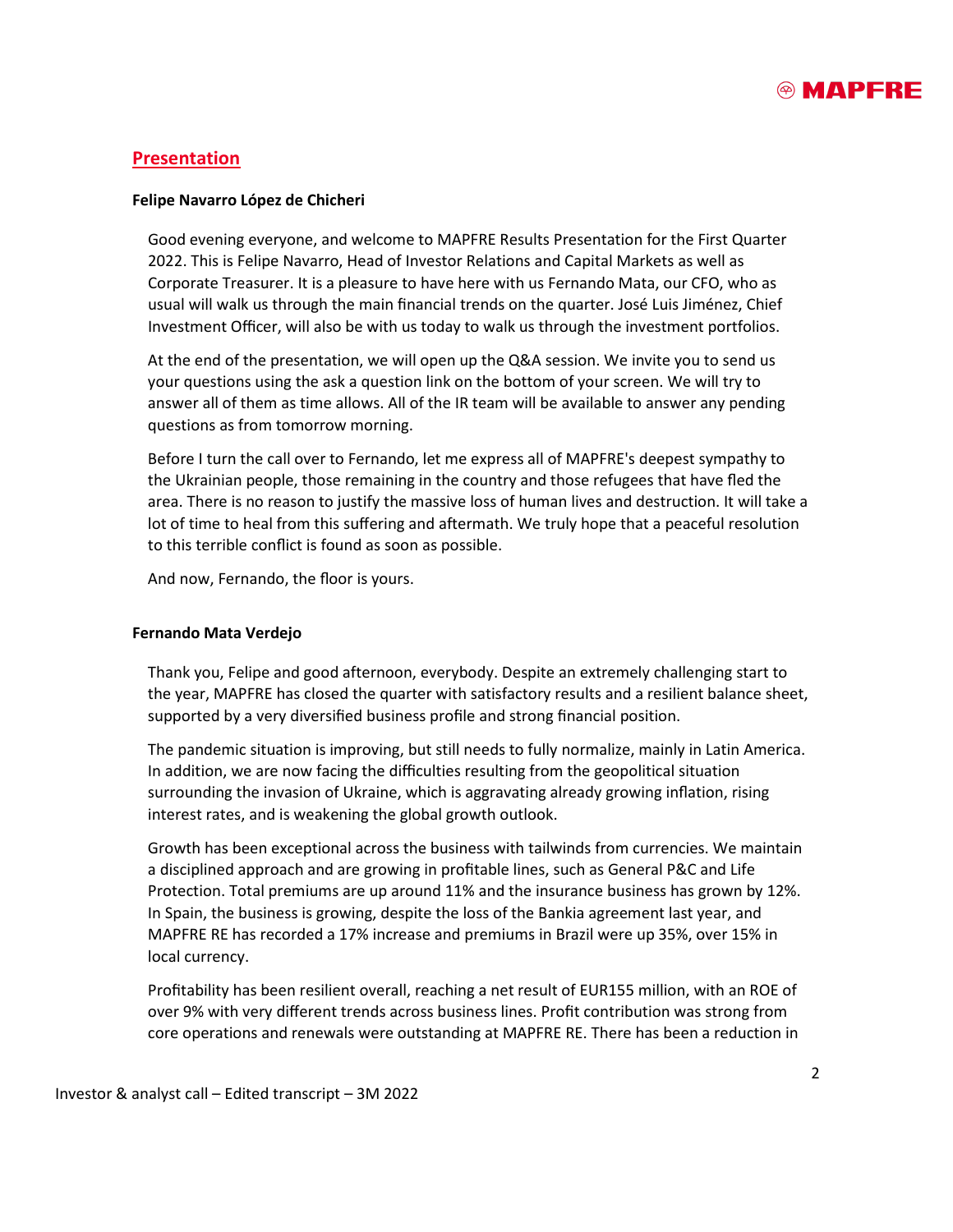

COVID-related losses, especially in Life Protection in LATAM, and this positive trend should continue to consolidate. On the other hand, Motor business profitability has been hindered by higher mobility levels and claims costs. The performance at IBERIA and MAPFRE RE has been pretty stable, with combined ratios of around 95% and 94%.

Thanks to MAPFRE's highly diversified business profile, we are well prepared to handle this volatile and challenging environment. We are benefiting from positive diversification at different levels. Geographically, MAPFRE's presence in Latin America is an asset right now, as the region's economic outlook should be less impacted by current geopolitical turmoil. Furthermore, MAPFRE has negligible exposure to Russia and Ukraine.

Our business mix is allowing pressure in Motor and Health segments to be offset by improving trends in General P&C and Life Protection lines. We have always boasted a multi-channel approach, which is allowing us to compensate the loss of Bankia. We will continue to focus on core markets and exiting non-strategic businesses. During this quarter, we formalized the sale of business in Indonesia as well as completing the sale of InsureandGo in Australia.

Regarding our financial profile, financial markets were extremely volatile. Interest rates have gone up sharply while currency appreciation partially mitigated this effect. Our solvency at year-end reached 206 percent and our sensitivities have improved. The issuance of the EUR500 million carried out in April will strengthen our solvency position. Lastly, the final dividend of EUR0.085 will be paid on May 31st.

Now, I will comment on some of the figures from the first quarter of the year. Premiums are up around 11% in euros. At constant exchange rates, growth was 7.5%, with strong trends in Non-Life. The average exchange rate for the US dollar was up around 7% and the Brazilian real was up over 17%. The combined ratio was around 98% with a 4-point increase in the loss ratio, driven by the pressure in Motor as well as some impact from the drought in Brazil in the agricultural segment. The half-point reduction in the expense ratio is noteworthy, reaching an excellent level of 27.5%. The attributable result reached nearly EUR155 million with an ROE over 9%, 8.4% excluding the impacts of Bankia and other extraordinary charges booked at the end of 2021.

Shareholders' equity is down 5.5% on the year, mainly due to the reduction of unrealized capital gains due to the rising interest rates, which was partially offset by currency appreciation. The market consistent embedded value at the end of 2021 is down 8.6%, mainly due to the carve out of Bankia operations. Excluding this impact, embedded value would have been up 0.6% and, as you can see, the amount attributable to the parent company remains fairly stable.

Even though this quarter we have not had any major extraordinary events, in order to be consistent, we have included adjusted disclosure. There were no large NatCat claims during the quarter. Last year, we had a minor event, Filomena, and this year, we had the drought in the Paraná river with a negative impact of approximately EUR37 million, EUR21 million in direct insurance and the remaining EUR16 million in MAPFRE RE.

Investor & analyst call – Edited transcript – 3M 2022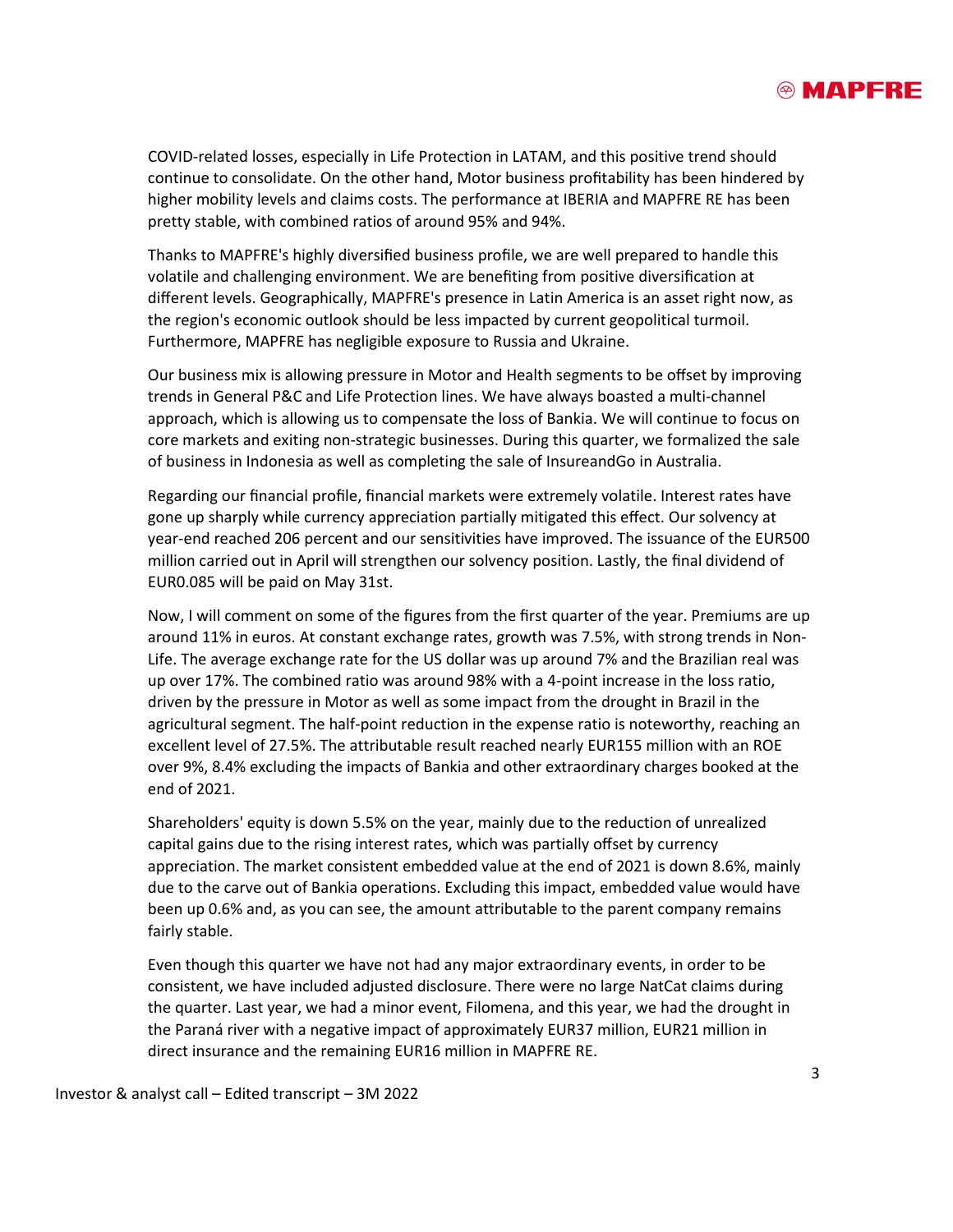

Regarding Asistencia restructuring, the sale of InsureandGo in Australia had a EUR4 million positive impact, which offset the EUR3 million provision that was made for further reorganization and booked in the quarter. Capital gains in the actively managed portfolio amounted to EUR21 million mainly coming from IBERIA. A full disclosure of the different components of these items are included in the annex.

During the first quarter, insurance operations contributed over EUR5.5 billion in premiums and nearly EUR147 million in results. The result is down 19% in the quarter, mainly due to the lack of contribution from the Motor segment, as well as weather-related events in Brazil. I would like to highlight the positive performance in IBERIA; premiums are up over 2% with excellent growth in General P&C, Health and Life Savings. Premiums are slightly down in Motor, while the market is up 1.6%. The combined ratio is still a strong 95% and the net result was EUR102 million, down only EUR6 million after the Bankia exit.

In Brazil, premiums were significantly up with healthy growth trends in Agro, Motor, and Life Protection. The attributable result was over EUR11 million. We saw a strong improvement in Life Protection, but it was not able to offset the lackluster performance of the Motor business and the EUR21 million impact of the already mentioned droughts. As a consequence, the combined ratio was over 104%. Currency and interest rates are both significantly up, helping offset these negative effects.

Premiums in LATAM North and South grew over 25% in euros. Local currency growth was solid in most segments and it's worth mentioning Mexico, up 18%; Peru, up over 39%; Dominican Republic, up 17%; and Chile up 23%. Overall, in both regions, the strong improvement in Life Protection profitability was offset by the pressure in Motor.

Performance in North America continues to be affected by strong competition, growing mobility trends and increased severity. Premiums are up nearly 19%, of which 12 points was contributed by the Century business that was transferred to MAPFRE U.S.A. from MAPFRE Asistencia in the fourth quarter of 2021.

In Eurasia, premiums are down due to the non- renewal of an important dealership distributor in Italy. And in Turkey, the strong fall in average exchange rates is still a drag on both business volumes and also results. The inflationary environment obviously has also been a challenge.

In Italy, the staff restructuring plan that we booked a provision for last year is underway, but it will take some time to be fully implemented.

And MAPFRE RE premium growth is supported by positive pricing trends. The combined ratio is 94% and the net result was over EUR36 million with strong trends in both the reinsurance business and global risks. In Asistencia, the streamlining effort is evident with volumes down over 59% and recording a modest profit in the quarter.

On this slide, I would like to comment on the Life business at the insurance units. In IBERIA, premium performance ex-Bankia would have been up over 9%, thanks again to our captive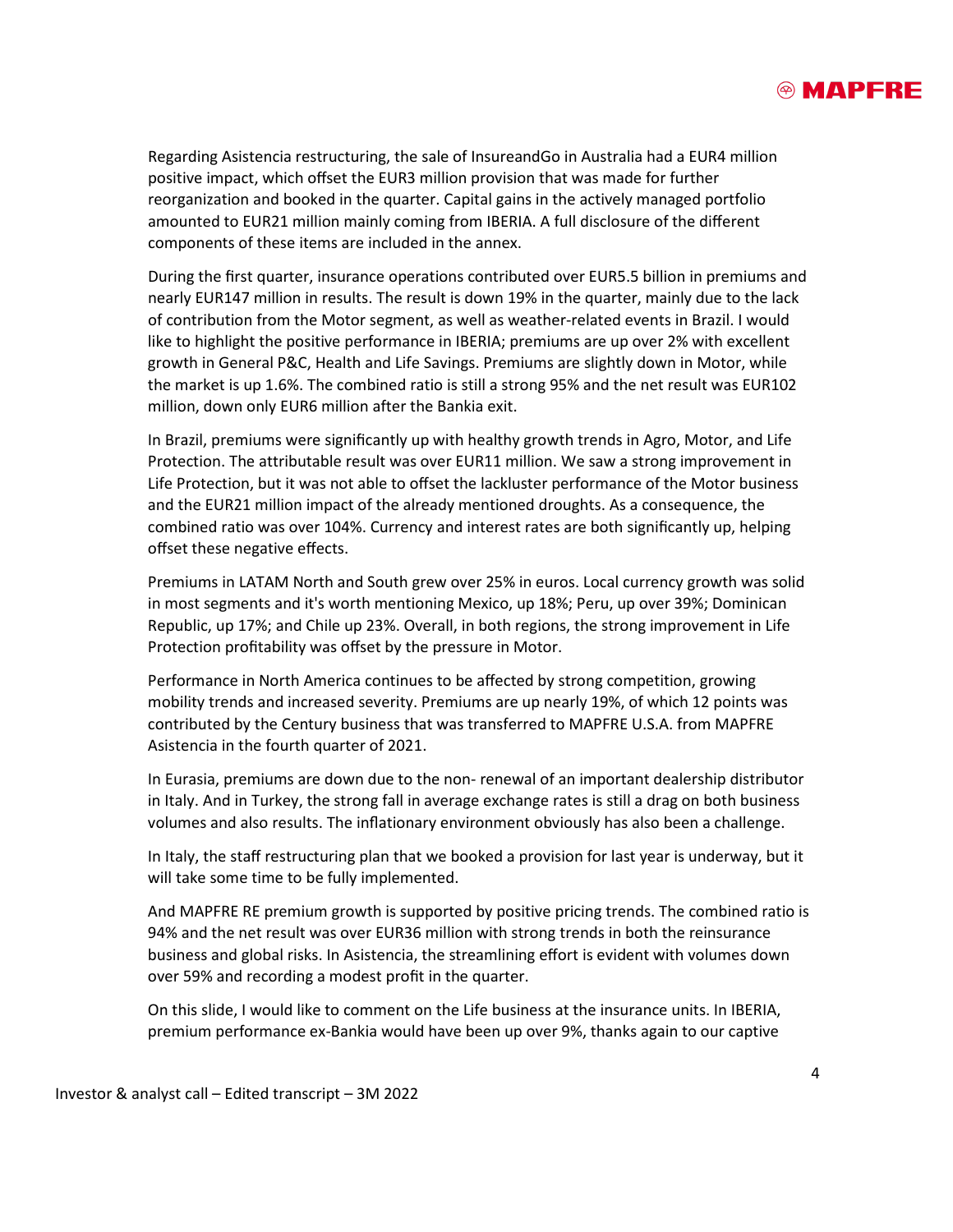

agent network. In Brazil, local currency growth has been healthy, continuing with the trends showed last year, underpinned by positive tailwinds in the currency. The Life result has significantly improved, more than doubling, with a general improvement in LATAM and supported by the positive trends in IBERIA, fueled by capital gains.

The negative result in LATAM South mainly corresponds to Colombia run-off portfolios. They're annuity run off portfolios, due to the update of actuarial assumptions for the full year. We should expect this negative trend to level out during the year with an increased financial income from the inflation-linked portfolio. On the right side, you can see the total COVID impact in LATAM in the quarter was just EUR10 million, the lowest figure over the last five quarters. We should expect a better outlook in the region going forward.

I would like to comment on some Non-Life trends that have come up during this first quarter. We've seen a high level of volatility in combined ratios in both directions, two lines of business have been negatively impacted – Auto and Health & Accident. Inflation rates were already present in Health in 2021, we already mentioned that, and this has accelerated significantly and spread to other lines as a result of the conflict in Ukraine. Additionally, a global economic slowdown will cause recovery from the pandemic to take longer than initially expected. General P&C is performing very well overall. The combined ratio in IBERIA is below 89%, down 10 percentage points, due to the excellent performance of personal and commercial lines. In Brazil, the impact of the drought has put some pressure on the combined ratio, but excluding this effect it would stand at between 70% and 80%. In Motor, we're seeing similar trends across the whole market. The average premium is still reflecting the impact of the phase-out of the rebates from the pandemic. Additionally, covers are also being reduced as a result of the aging car fleet due to the lack of a new car sales.

Regarding mobility, we're seeing similar mileage as pre-pandemic with an increase in average speed and higher use of cars during the weekend, which is leading to higher severity. Cost of claims has also been affected by supply chain disruptions and inflation in spare parts, longer repair times and also a spike in second hand car prices. By market, in Spain, the fleet is stable in the first quarter based on disciplined underwriting. There is a very slight fall in the average premium affected by reductions in coverage. In the United States, the increase in premiums mainly comes from the Century transfer. Tariff increases of 3% have already been introduced they were approved last year – and further increases have been requested. In Brazil, the increase in the combined ratio is primarily caused by relevant increases in theft. Tariff increases have been introduced since the end of last year with double-digit increases.

In the Health segment, in general, there has been an increase in average claims costs from a higher number of tests and general inflation. Also, we are noting that policyholders are increasing the frequency of medical consultations in the current context. By market, in IBERIA, the existing portfolios were renewed at the beginning of the year, so we will not have any rate increase until year end, and we will focus on reducing expenses. In the Dominican Republic, for Health, the reduction in the combined ratio was driven by higher rates and lower claims. Overall, we are monitoring the situation and we'll continue adopting measures to the changing

Investor & analyst call – Edited transcript – 3M 2022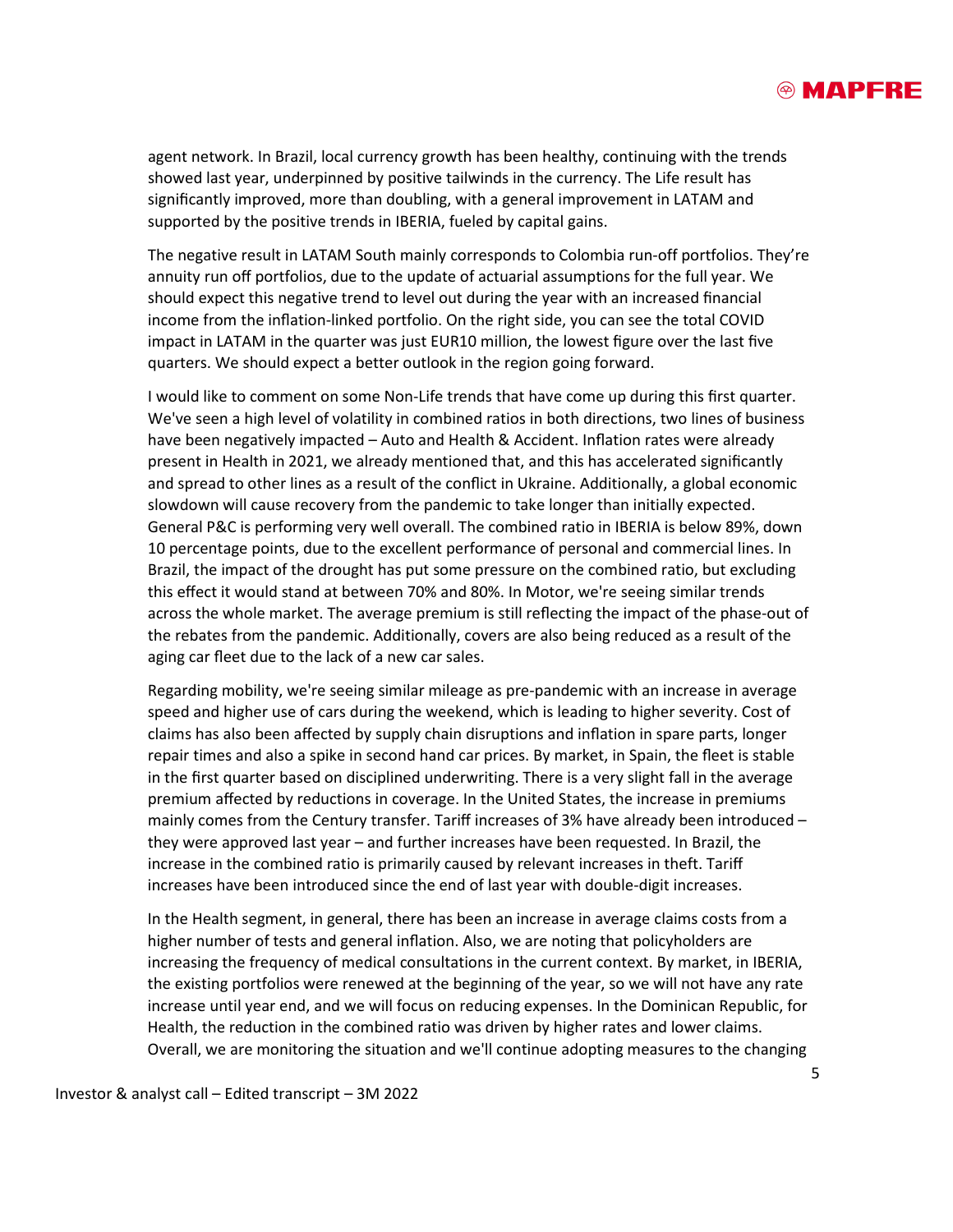

the scenario, including further pricing actions and active provider management.

I'm going to hand the floor over to José Luis Jiménez to discuss assets under management.

#### **José Luis Jiménez**

Thank you, Fernando. On the next slide, you can see assets under management for the Group balance sheet have decreased by 2% during the first quarter as a result of market volatility due to a more uncertain geopolitical context as well as rate increases in most of the markets. Inflation finally is becoming an issue for financial markets. Spanish sovereign debt continues to be the largest exposure in our portfolio with EUR11 billion. It is followed by Italian debt with EUR2.8 billion. Please note that a large share of these positions are allocated to immunized portfolios.

The investment portfolio is slightly down, mainly due to the increase in yields, which have negatively affected sovereign debt market value. Both the Spanish and Italian reference bonds are up over 85 basis points during the quarter, where the US bond is also up over 80 basis points. Equity markets are also down on the quarter due to the volatility experience as a consequence of the war in Ukraine.

It is also worth mentioning that around 30% of equity and mutual funds are in actively managed portfolios. The remainder is in portfolios where the investment risk is borne by third parties. Pension funds are slightly down while mutual funds have gone up, up to 3% due to positive net subscriptions, thanks to our wealth management business in Spain, as well as the mutual fund business in Brazil.

In the next slide, we comment on the investment portfolios on the fixed income side and on the top are the details of our euro area actively managed fixed income portfolios. The market value of these portfolios is around EUR12 billion. The largest moves on the quarter were related to the investment of over EUR280 million in inflation-linked bonds in IBERIA and MAPFRE RE. As a consequence, we also have a reduction in the accounting yield due to the accounting figures of this investment, and for this reason, we're presenting figures carving out this part of the portfolio. There is an extra line on the table. As you can see, excluding these bonds, the accounting yield is slightly down, mainly due to reduction in durations that we have carried out during the last quarters.

As a reminder, the long duration in IBERIA Non-Life is due to the Burial portfolio. On the bottom, you can see the details of the fixed income portfolios in other markets, with duration slightly down and portfolio yields up in all markets and regions. We tend to believe this trend will continue in the coming quarters as long as central banks put more emphasis on taming inflation threats. In terms of the investment strategy, uncertainty will continue high in financial markets in the medium term due, first, to inflation, which is becoming structural in many economies, second, to interest rates moving upwards, and third, to a lesser extent, to the economic slowdown.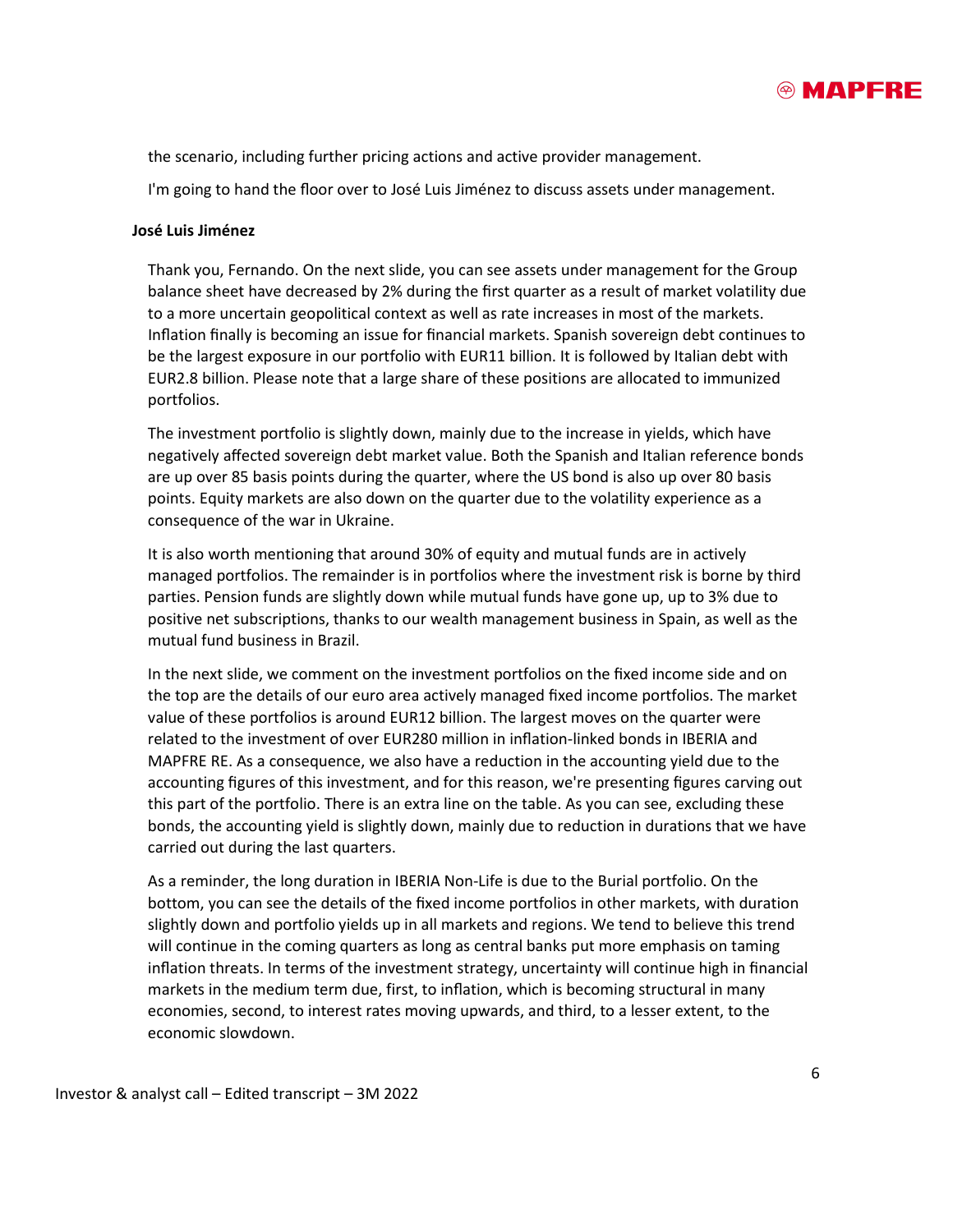

During the first quarter of this year, we have run portfolios with a lower duration compared to benchmark. This is in-line with Group investment strategy for 2022, in order to embrace a higher interest rate environment. This is around 20% less than last year in the Iberia Non-Life portfolio. We have increased our core and semi-core exposure to sovereign bonds, while we have reduced our periphery exposure.

We have increased as well our exposure to linkers in order to protect the portfolio against inflation. During the quarter, we have reduced equity exposures and credit exposure as well and we have sold all positions that could be potentially affected by the consequences of the Ukrainian conflict. As Fernando said before, we have no exposure to Russia or Ukraine, but we thought of possible collateral effects.

I would like to comment on our approach to Forex risk and inflation in some countries where inflation is higher than others. In the case of Argentina, more than 55 percent of the balance sheet is in hard currency and linkers. Meanwhile, 45 percent is in the short-term fixed income assets in order to protect it. In Venezuela, close to 70% is invested in U.S treasuries. In Turkey, hard currency and Turkish lira deposits with FX protection represent today more than 65% of our investment portfolio. So in conclusion, looking forward, if the situation doesn't deteriorate further, we tend to believe in a more benign scenario in terms of interest rates and FX in which we could be profitting.

#### **Fernando Mata Verdejo**

Thank you, José Luis. That was very comprehensive. Shareholders equity stood at EUR8 billion, down on the quarter over 5%, around EUR460 million. Net unrealized gains on the available for sale portfolio were down EUR626 million, mainly due to the increase in interest rates in the Euro area and the United States. The largest impact was in IBERIA with EUR335 million, followed by MAPFRE RE with a EUR109 million fall, and North America is down EUR104 million.

Currency conversion differences are up EUR264 million on the back of notable appreciation of the Brazilian real as well as the U.S. dollar. On the right, you have the breakdown of currency conversion differences, annual movements and also the standard sensitivity analysis.

On the chart on the left, you can see the breakdown of the capital structure, which is slightly down in the quarter amounting to over EUR12 billion. As usual, equity is the largest component, representing over three quarters.

Leverage at the end of the quarter is stable at 24% and within our risk appetite. On the right, you can see Solvency II ratio of over 206% at December last year, which increased as a result of the Bankia transaction. In April, we successfully closed the issuance of a Tier 3 subordinated debt with the aim of further optimizing our debt position, taking advantage of favorable market conditions. We issued EUR500 million with a 2.875% fixed coupon and it should not have an impact on leverage as we have reduced our syndicated credit facility by a similar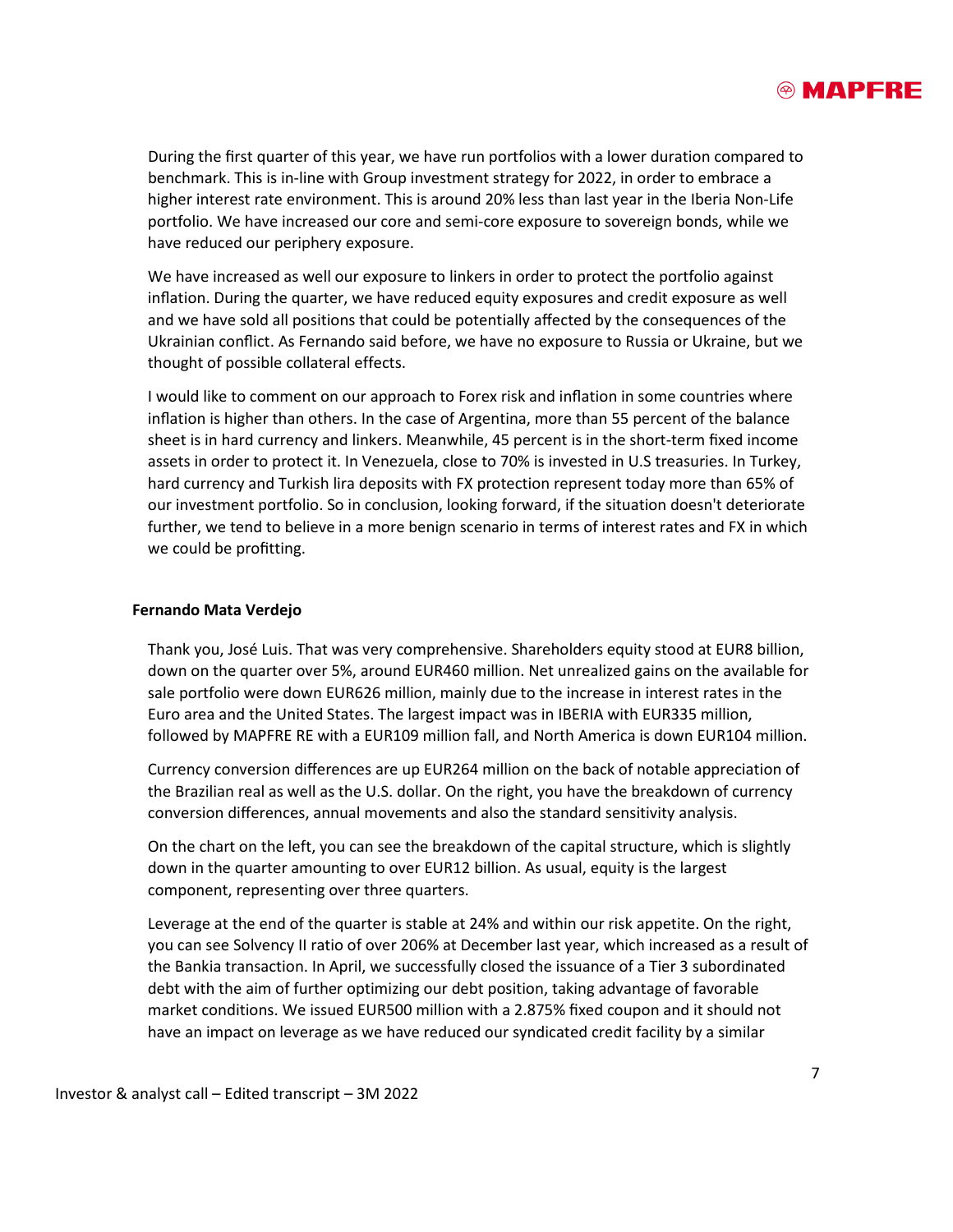

amount. This issuance, as you know, is considered as capital for Solvency II purposes and should have a positive contribution of at least 10 points to our ratio.

Regarding sensitivities, on the bottom right, you can see that they are relatively stable and the largest sensitivities are 50 basis point corporate and sovereign spread widening that would result in a nearly 10 percentage point reduction in the ratio, although much lower compared to the 14% sensitivity last year.

Now, I would like to comment on the newest strategic targets for the current three-year period announced at the AGM. As we mentioned, these figures could be affected by the current conflict in Ukraine as well as changes in the macro environment. Before commenting on this, I'll like to take a moment to express MAPFRE's solidarity and compassion with all the victims of the conflict, those that have been forced to leave their homes, and those that are suffering from the terrible consequences of this war, and we mourn the terrible loss of lives. This invasion has brought enormous uncertainty to the current context, but be sure that we are acting quickly to protect the business and adapt our strategic plan where necessary, as we already did during the COVID crisis. So far, most of the indicators of the strategic plan are moving in the right path with the exception of the combined ratio, which is affected by the current uptick in inflation. We'll keep you updated with further information regularly.

To sum up, in this first quarter, MAPFRE continues to show strong growth and resilient results even in the current difficult context. MAPFRE's geographical and business diversification continues to be one of our main strengths and allows us to mitigate negative trends in the Motor and Health lines. IBERIA and MAPFRE RE have once again shown a solid start to the year, strongly contributing to group results. IBERIA has benefited from business diversification and MAPFRE RE's good performance has been supported by the positive pricing environment and low impact from NatCat events. LATAM premium volumes are noteworthy, growing in local currency with positive currency trends. Both USA and Brazil should improve their contribution to results, supported by the measures taken to return to technical profitability in the Motor segment. The financial strength of our balance sheet is robust, shareholders' equity remains above EUR8 billion and the recent debt issuance provides us with greater financial flexibility, while strenghtening our Solvency ratio.

We continue committed to our transformation process, optimizing capital allocation and clearly focused on our core markets and channels. MAPFRE is strongly committed to implementing the new strategic plan, which is based on a business model that continues to prove resilient and allows us to adapt to the changing context. However, we are aware that there is a lot of uncertainty in the current geopolitical and market context and we will monitor and act to mitigate any potential impact on our business.

Thank you very much for your attention and now I will hand the floor over to Felipe to the begin the Q&A session.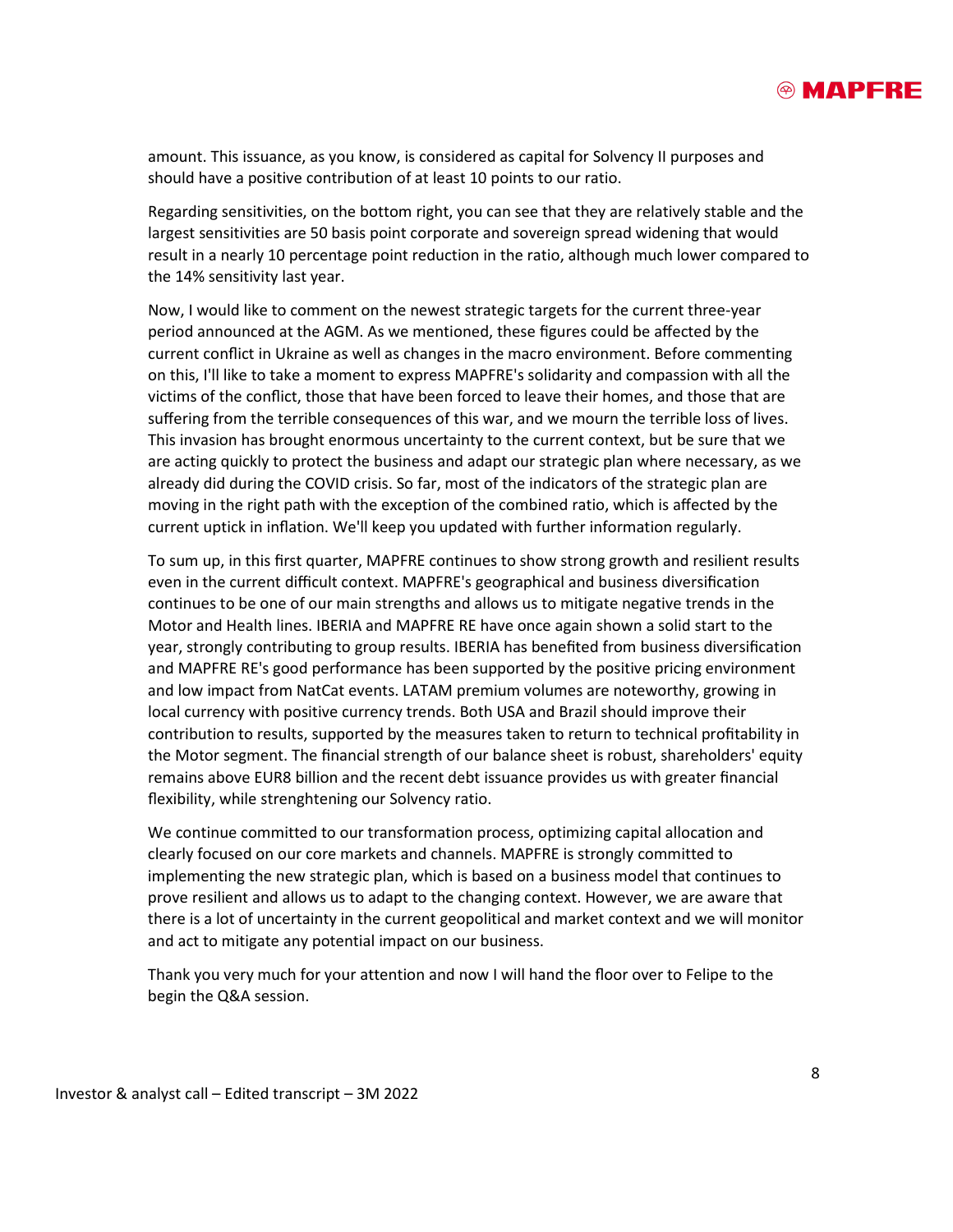

## **Q&A**

#### **Felipe Navarro López de Chicheri**

Thank you very much, Fernando. Please let me remind you very briefly, the details of this Q&A session. You can use the Q&A widget on the bottom of your screen to send your questions, and we will answer all your doubts as time allows. Given the timing of this quarter's call, please try to submit your questions during the Q&A. The IR team will be pleased to answer any pending questions as of tomorrow morning. And now let's start the Q&A. The first question is from Farquhar Murray from Autonomous, together with Carlos Peixoto from Caixa. They are interested in the same topic and it is related with Motor, and ask if you could please outline the main pressure points that you are seeing in Motor. And in Spain, do you see an easing in pricing pressure?

#### **Fernando Mata Verdejo**

Thank you, Farquhar and Carlos. I already knew that this was going to be the first question; this is the main topic of today's presentation. Let me give a bit of a longer explanation regarding our current situation. Well, rather than our, let's say that the worldwide situation of Automobile. We're not living in the best time for this sort of insurance. Fortunately, MAPFRE has reduced exposure in critical countries. We started in Brazil many, many years ago, also in USA exiting different states, as well as Turkey and quite recently Italy.

We started, a couple of years ago, introducing different discounts for policyholders due to the pandemic, in line with the market and across the geographies. When we compare ourselves to Spain, we did not do that bad; we were quite close to what the total industry did, when the market for the two years and the average premium for Automobile dropped 7 percentage points for the total industry, and for MAPFRE it was a little higher – approximately between 7 and 8, depending on coverage.

Lastly, we started the phase-out of the discounts, the reflection of which is still currently underway as it will take some months to be fully implemented in the standard income recognition.

Let me say as well, as we discussed at the full year presentation, general inflation and expected inflation for the year was well managed. We had a quite wide range of the collective bargaining agreements with different providers, tow trucks, preferred garages, and also with a labor agreement with our unions.

So let's say that in general inflation was included or somehow was accounted for in the premium increases for 2022. And some of these collective bargaining agreements that were set for 2022 have special agreements, because at that point, at the beginning of the year, though it was a low inflation scenario, the change was already predicted at that point. And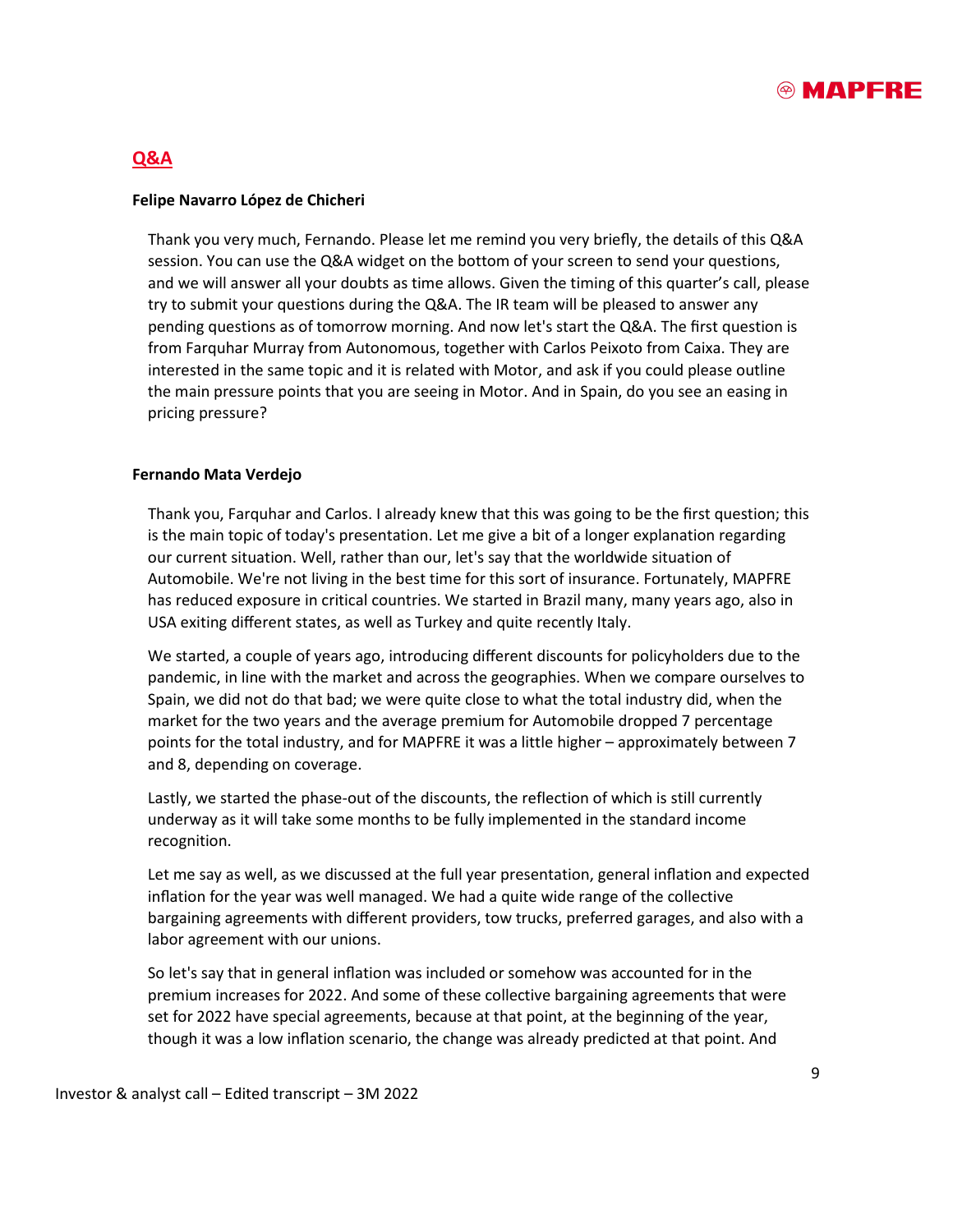

there are some protective clauses for the providers and the agreements that could be updated if certain extraordinary situation arise. There is a pretty high threshold, but in case of an extraordinarily high inflation or increase in gas prices, the bargaining agreements should be renegotiated again, and this probably could happen during the second part of the year.

What happened during the first quarter? It wasn't unexpected, at least for MAPFRE. There has been a significant change in driving patterns. Even though the mileage is pretty similar to prepandemic, what we noticed with the GPS that has been set in some of our cars is that mileage is pretty similar, but the average speed is a little bit higher, and drivers are using the car more at the weekends with longer trips. During working days, I don't know if it's just that people are reluctant to take public transportation or what, but the reality is that these are changing driving patterns. This is leading to a certain increase in the loss ratio.

We've noticed as well what we call an "after-loss inflation", which means that once the loss has been reported, MAPFRE is very well positioned to give the best quality of service at this moment, but actually what we're seeing is that there is a lack of spare parts in the area near the garages, and it's taking more time to get the spare parts ready to be repaired. So time is extended at the garages and usually the time it takes to give the car back to the policyholders is a little bit longer.

So we are noticing a significant increase – we blame inflation and the disruption in the supply chains – and it's also affecting gas prices and other components. My opinion is that the market in different geographies is completely disrupted. We've seen headlines for instance in the USA that second-hand cars are more expensive than new cars; we haven't seen it before. Quite recently, GEICO stopped underwriting through the call centers due to extremely high loss rates in different states; Massachusetts is one of these. And in Spain, we recently read that secondhand car sales, 15 years and older, are being sold more than new cars. So that is leading to an aging fleet, which is now 13 years old -- by far one of the oldest in Europe.

So in this context, if we analyze the different components of our combined ratio for Automobile, first of all, we haven't introduced any significant change in our reserving policy, other than updating outstanding claims to the future inflation. That means considering future payments. But there is not any release of prior years' provisions or any change in our reserving policy. Assuming what we mentioned, that there is between a 7 and 8 percentage point reduction in our average premium, we should blame practically a four percentage point increase in the combined ratio to the reduction obviously in the income recognition, in premiums.

Regarding frequency, back to the other part of the combined ratio, it's quite similar to prepandemic. What I mentioned regarding the new driving patterns, they are affecting frequency, but overall, I would say that it's quite similar or even a little bit lower, particularly in some geographies. So let's say that the net difference between the combined ratios this year and the previous year, which is between 4 and 5 percentage points, we can blame inflation as a general component of our loss ratio just to complete this scenario. So what we're doing in order to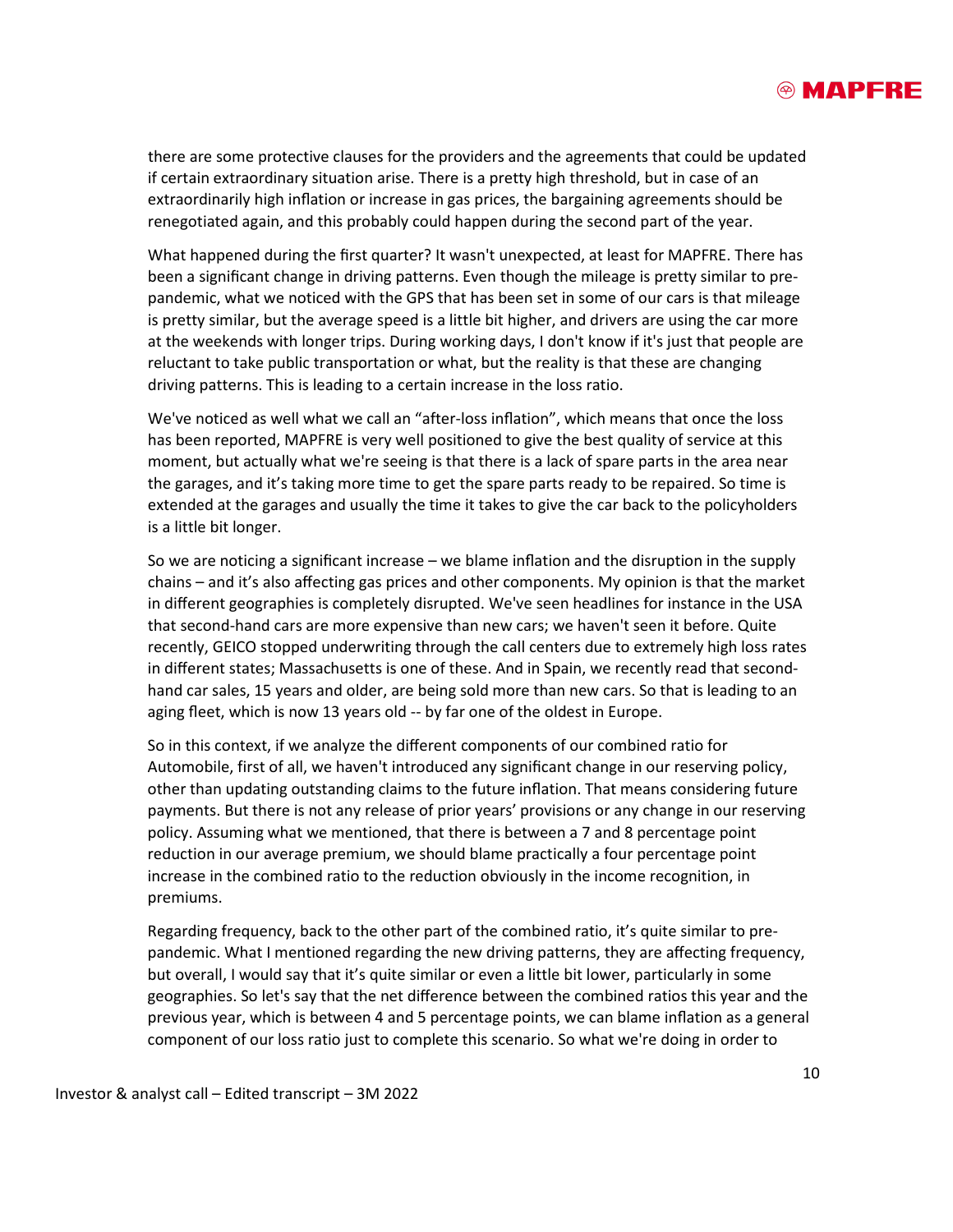

fight and resolve this situation is that there is no other solution than to adapt our premium tariffs to the current risk profile. So we've seen a significant increase in tariffs across geographies with different ranges – in Spain, one-digit; in the US we are stopped at the 3% increase we introduced at the end of last year, but we are planning for further increases that have not been approved yet, though we should knock on the regulator's door again. Massachusetts currently is in an election period and these decisions are hard, but we should assume that in the coming months a further tariff increase could be approved.

Tariff increases in Brazil are well above 10%, close to 20%, and the same in Latin America. And also another thing, there is no single impact of this inflation – as José Luis mentioned, we have a significant portion of our portfolio in inflation-linked securities in some of the regions. So that will help us with this increase in financial income to neutralize part of the loss ratio.

Another thing I would like to comment on, as we mentioned, the average premium is slightly down, in particular in Spain this quarter. MAPFRE has no appetite for growing new business in our number of units; our units are pretty stable in Spain. The current prices are easing, particularly in Spain, since the churn ratios should be more stable than during the pandemic.

So this is basically the big picture. Sorry to give such a long explanation, but I think it is better to have the full picture before going into details. Any questions will be welcome, obviously, but this is the big picture. A combined ratio ranging from 120 in Brazil, to the lowest – the only geography we have not seen any change – is Germany which gave a very good surprise with a combined ratio that stood at a wonderful 98%, quite stable compared to other geographies.

#### **Felipe Navarro López de Chicheri**

That was a very thorough answer. Thank you very much, Fernando. I think that we can go very fast with the rest of the questions in Motor business, because I think that you gave already a very comprehensive answer for all the questions.

There's another question coming from Farquhar Murray from Autonomous and Alessia Magni from Barclays. On the key Motor business, what level of claims inflation is MAPFRE seeing and how does it compare to tariff increases that you are pushing through so far this quarter?

#### **Fernando Mata Verdejo**

Well, as I already mentioned, the tariff increases that we're pushing in our premiums, regarding the expected inflation, it's really, really hard to predict what is going to happen during the second part of the year. But let's say in those markets where we have flexibility to adapt the tariffs to the risk profile, we will do it. The United States is a completely different country and scenario and we will do our best there. That's all.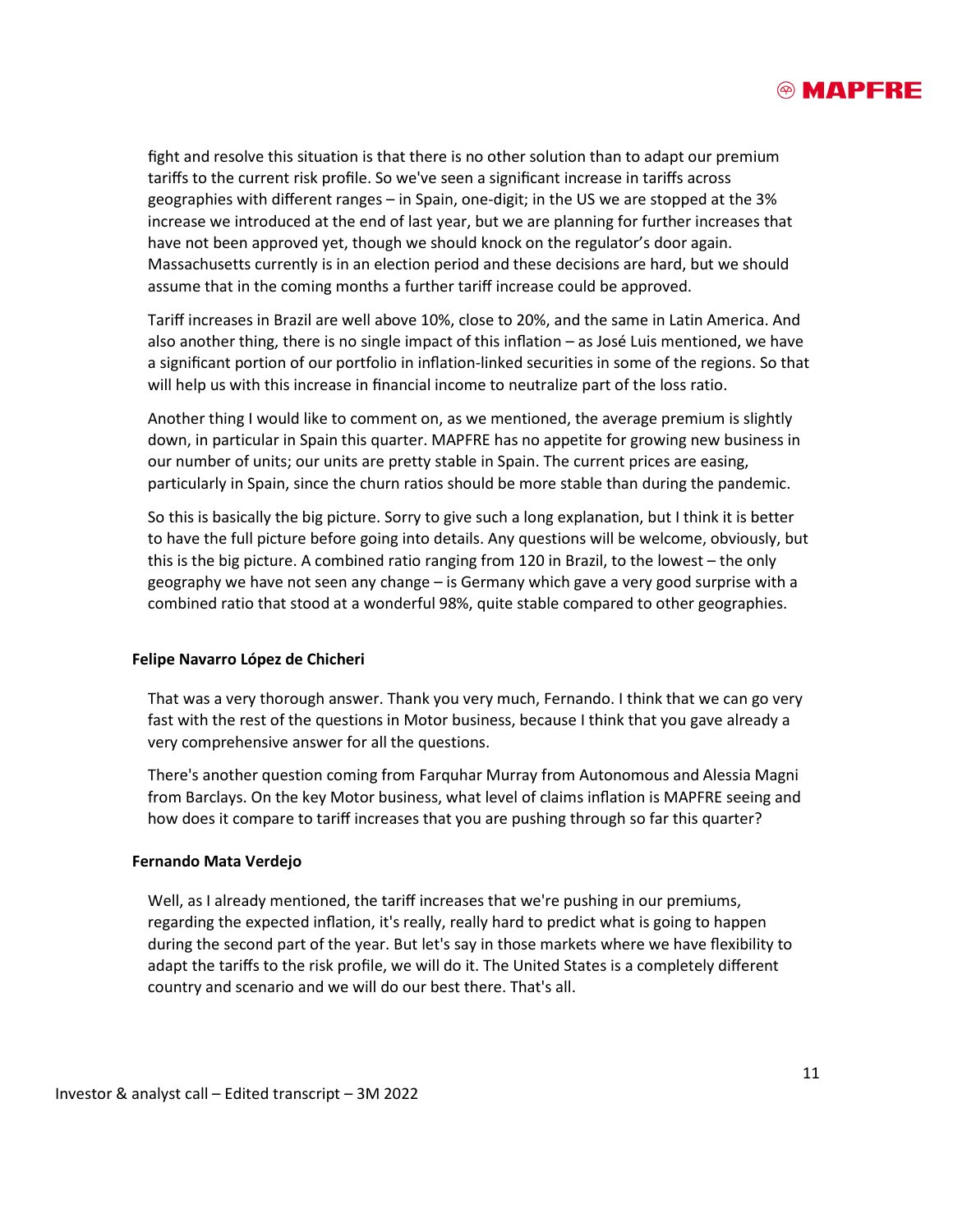

#### **Felipe Navarro López de Chicheri**

Okay. Thank you very much. There was an interesting question about frequency and gas and oil prices. Do we see any kind of linkage with reduction in frequency because of the high gas and oil prices? The question is coming from Alessia Magni from Barclays.

#### **Fernando Mata Verdejo**

Sorry, Alessia, the answer is no – not in Spain, nor in the US. Perhaps in some Latin America countries it could be, but in particular in Madrid, we have traffic jams, particularly on the weekend, and this is the surprise. But so far, the policyholders are quite happy paying a lot of money at the gas station.

#### **Felipe Navarro López de Chicheri**

Okay. There is another question coming from Paz Ojeda from Banco Sabadell. The reasons behind this deterioration of the Motor claims ratio -- driving behavior, inflation, second car sales, new cars, lower coverage -- seem to be almost rather structural. Are you contemplating more measures, apart from tariff increases?

#### **Fernando Mata Verdejo**

Yes, I forgot to discuss cost control as well before. Operations in IBERIA are quite efficient. There is very, very little room for further enhancement, but we will try. But in the United States, we're redirecting more cars to our preferred garage network which has been extremely efficient in IBERIA and we want to copy the same structure in other geographies.

#### **Felipe Navarro López de Chicheri**

Okay. Thank you very much, Fernando. Alex Evans from Credit Suisse and Carlos Peixoto from Caixa BPI have questions about Brazilian Motor. You have been trying to return Brazilian Motor to profitability since 2016. How are you going to achieve this in what is now an arguably much more challenging market? Any concerns around the heightening of theft claims? What are your expectations?

#### **Fernando Mata Verdejo**

Yes, thank you for the question. It's quite an interesting question. It's true what you said  $-$ 

Investor & analyst call – Edited transcript – 3M 2022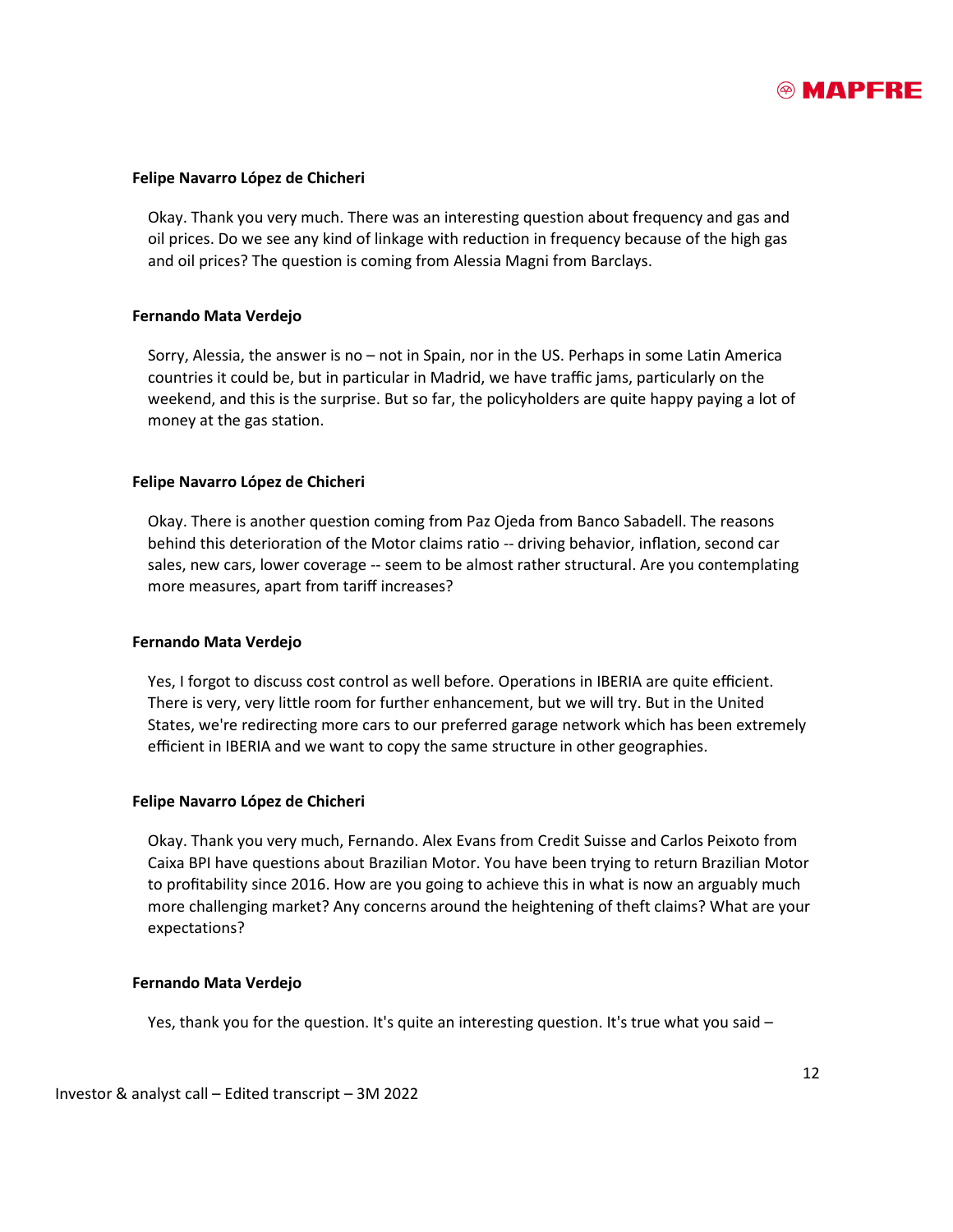

year by year, we said that we are implementing different measures in order to improve our combined ratio in Brazil, but so far we haven't found the right button. And the reality is that what we've done is limiting and reducing, particularly reducing, our exposure in this country. MAPFRE used to be number 2 in the top 10 ranking in the Automobile in Brazil; currently we're, I don't know for sure, 6, 7 perhaps. And it's an extremely competitive market, there is only one entity, you know very well who, and it's making a lot of money in this business. But the remaining companies, we are all in a bunch with similar combined ratios and our main differentiation is this distribution channel that has been well controlled by corredores – independent agents. And the reality is there is a big premium leakage since the premium goes from what is determined by our actuarial techniques to the one we price in the market. And there is an important leakage at the end of the process, of the last minute discount in the distribution channel.

That's very difficult, but the reality is that in Brazil, MAPFRE is not a relevant player in Auto. We would like to come back to this position, but only when we are able to make money. Otherwise, we will be happy with the current risk portfolio, with the help of Banco do Brasil and exploring growth in other areas such as General P&C, Life Protection, and other less volatile lines of business.

#### **Felipe Navarro López de Chicheri**

Okay. Thank you very much Fernando. There is a question coming from Alex Evans from Credit Suisse. Why are we not seeing the same level of deterioration in Motor loss ratios at peers, if this is a market-based inflation?

#### **Fernando Mata Verdejo**

Well, we're seeing it in other lines like Health. Fortunately we are not seeing it in Homeowners, or in Condominiums. We usually say, it's not a joke, we say that you cannot fix a building or your house twice in one year. And the reality is that the combined ratio, particularly the loss ratio, for those two lines of business were extremely high during the pandemic; homeowners were fully devoted to fixing their houses. And actually what is happening is there is a much lower claims frequency, particularly in Homeowners. One of the good things about MAPFRE is that business line diversification, and with General P&C lower than 90%, these lines are helping us compensate other lines. Burial expense had a lower combined ratio as well, and from the high 100's during the pandemic now it's performing well.

#### **Felipe Navarro López de Chicheri**

Okay. Thank you very much, Fernando. Paz Ojeda from Banco Sabadell is asking about the churn ratios in Motor insurance in Spain.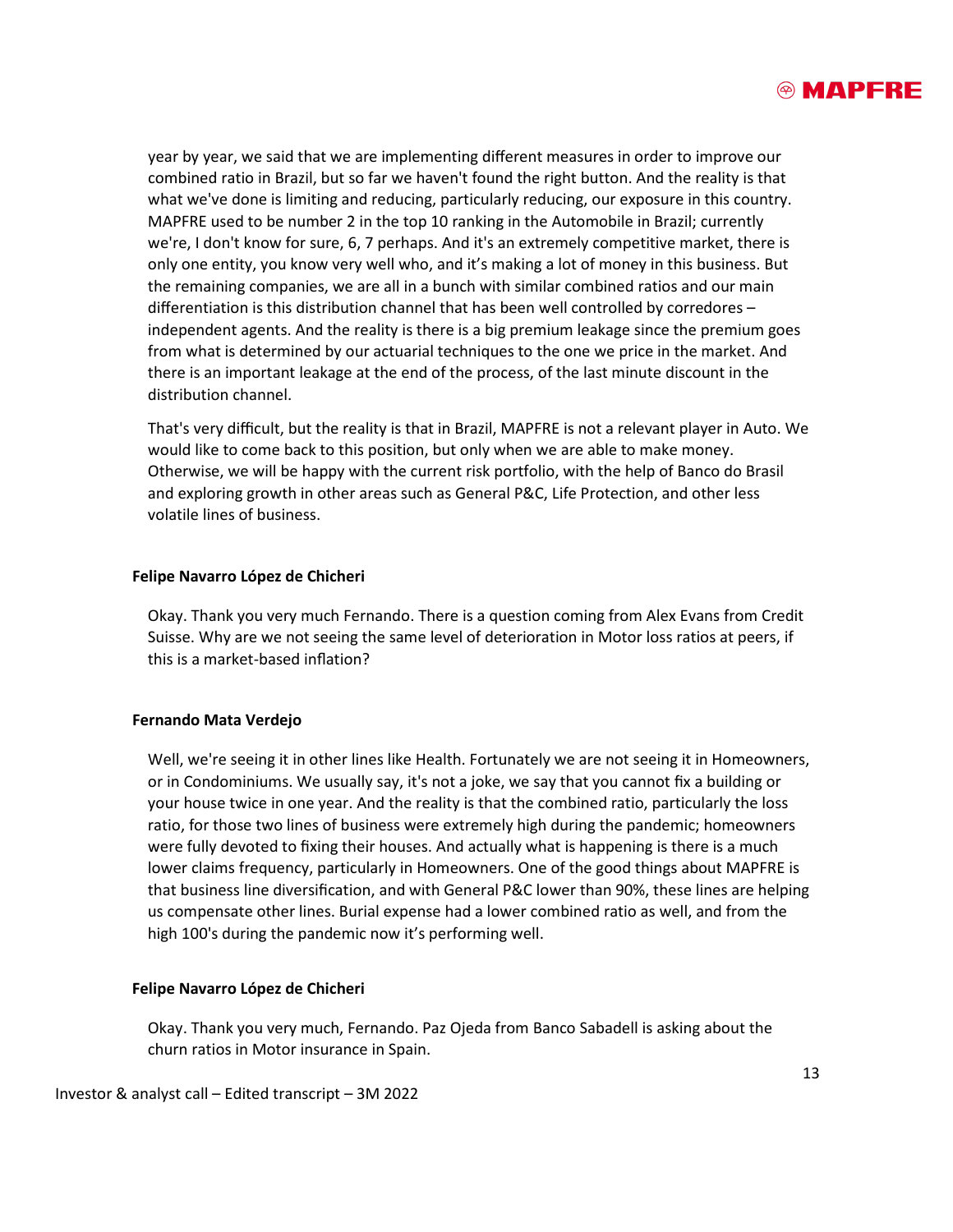

#### **Fernando Mata Verdejo**

So far, there has been no change, Paz; it's quite stable, and very good.

#### **Felipe Navarro López de Chicheri**

Paz Ojeda also has a question about USA. Could you please comment on the tariff increases that you have already made? Is there more to come, considering the strong competition that you are mentioning?

#### **Fernando Mata Verdejo**

We are in the process. Don't misunderstand me, at the beginning of the year, we announced that we were asking for an additional 3% increase in rates, and I don't want to blame the current election period in Massachusetts, but the reality is the administration in general stops when this situation happens. But I know that there is a problem and everybody in Massachusetts knows, and also in the US. Inflation for spare parts is well above 10%, close to 20, and there is an asymmetry between tariffs and claims.

So in the end, I'm sure we'll knock on the administration's door again, as I mentioned. And I'm not 100% sure, but my view is that we will get the additional 3% that we are asking for in the coming months, because it's absolutely necessary, to just level out the current situation in Auto.

#### **Felipe Navarro López de Chicheri**

That will be very good for us and for the rest of the business.

We have another question from Paz Ojeda as well, "Could you elaborate on the reserve run off in Motor insurance? Is there any reserve hike in any of the main countries, Spain, Brazil, or the USA?"

#### **Fernando Mata Verdejo**

Well, as I mentioned, we're very prudent, and what we're doing is just updating our outstanding claims, assuming that there will be higher future payments due to the inflation and also the components of the loss ratio, but nothing relevant. And in terms of sufficiency of reserves, it has been quite stable during the quarter.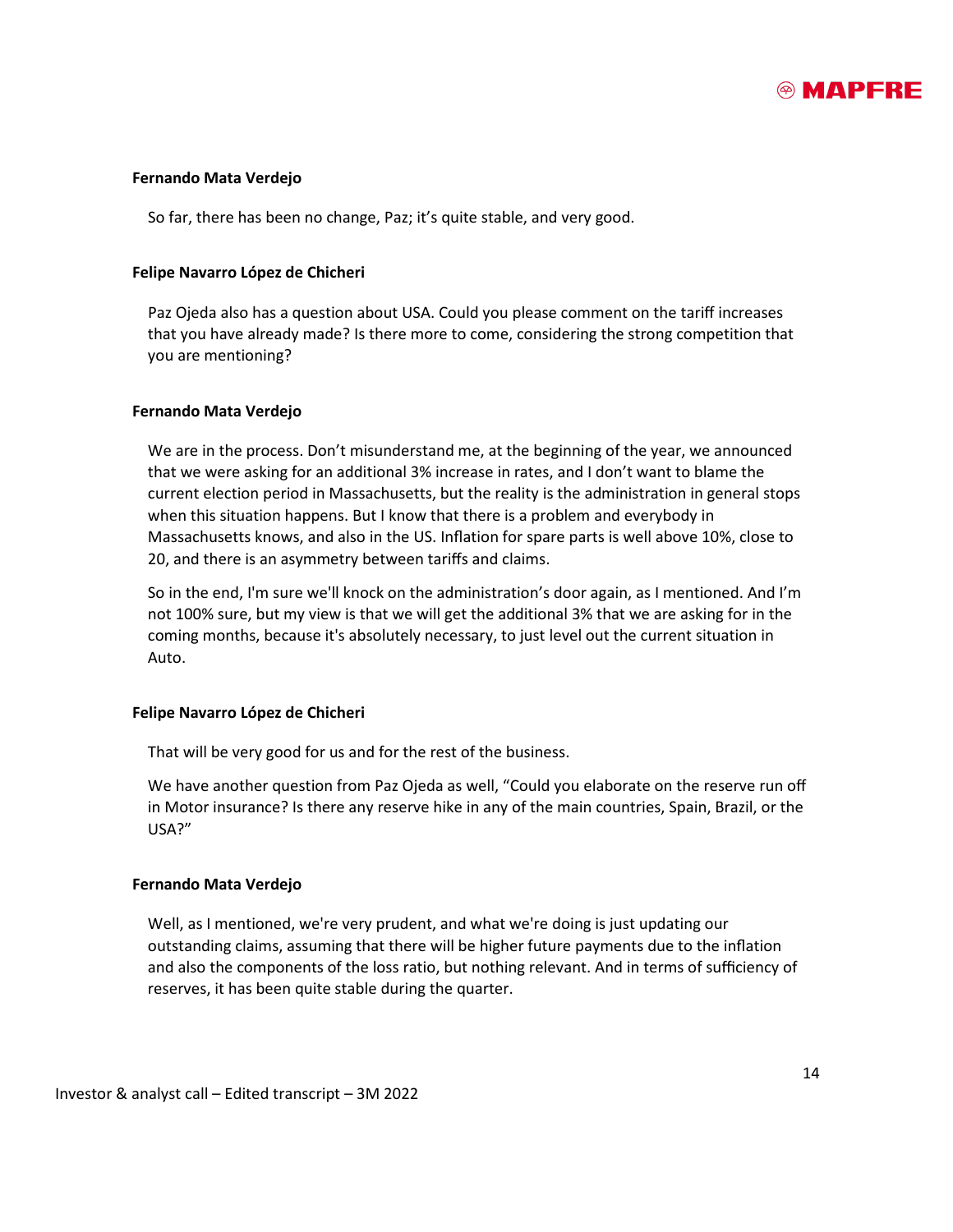

#### **Felipe Navarro López de Chicheri**

Thank you very much. Andrew Sinclair from Bank of America is asking for a clarification about the phase out of discounts that we mentioned before. On the full year call, we said that this was already fully phased out, but now it sounds like we are saying that they're going to be phased out in the coming months. Could you please clarify?

#### **Fernando Mata Verdejo**

Yes, Andrew, that's right; what is actually happening in the current context, any tariff increase has three components, which is the actual situation. One-third goes directly to price increase, another third goes to a decrease in coverages, mainly due to the ageing fleet, and the remaining one-third is what we call the last minute discount, at the end of the distribution channel. And this is the one we want to get rid off now, because it's extremely difficult to increase tariffs if there is one-third premium leakage in our distribution channel. The last minute discount has been extremely difficult to control, but we are putting a lot of effort in order to neutralize it and to come to zero; obviously this is the target.

#### **Felipe Navarro López de Chicheri**

Okay. Thank you very much. And also we were mentioning at the end of the year that this premium leakage was going to be offset, but we need to announce two months in advance to the clients that we are going to increase prices or that their premiums are going to be increased. So that is another effect that is adding to this.

Now I have a question for José Luis, coming from Andrew Sinclair. "What's your outlook for IBERIA P&C investment income?

#### **José Luis Jiménez**

Thanks. I think we have a more positive outlook looking forward. First, if we leave behind negative interest in Europe and markets are currently assuming at least two hikes from now till the end of the year, I think we should profit for the short term investment as well with our liquidity position, something that we have not seen for some years. Also, I think we are profiting as well from our alternative positions. I have to say they are performing extremely well in terms of income, and also in terms of capital gains. And in terms of credit, which is probably one of the things that could create some concerns looking forward in the market, because the spread could increase as soon as the Central Bank decreases the market intervention. As you already know, we have a low exposure to corporate credit, but those that we still hold in portfolio are quite solvent and we have no doubt regarding them. So if I had to give a short response, I think we will see more positive results in the coming quarters.

Investor & analyst call – Edited transcript – 3M 2022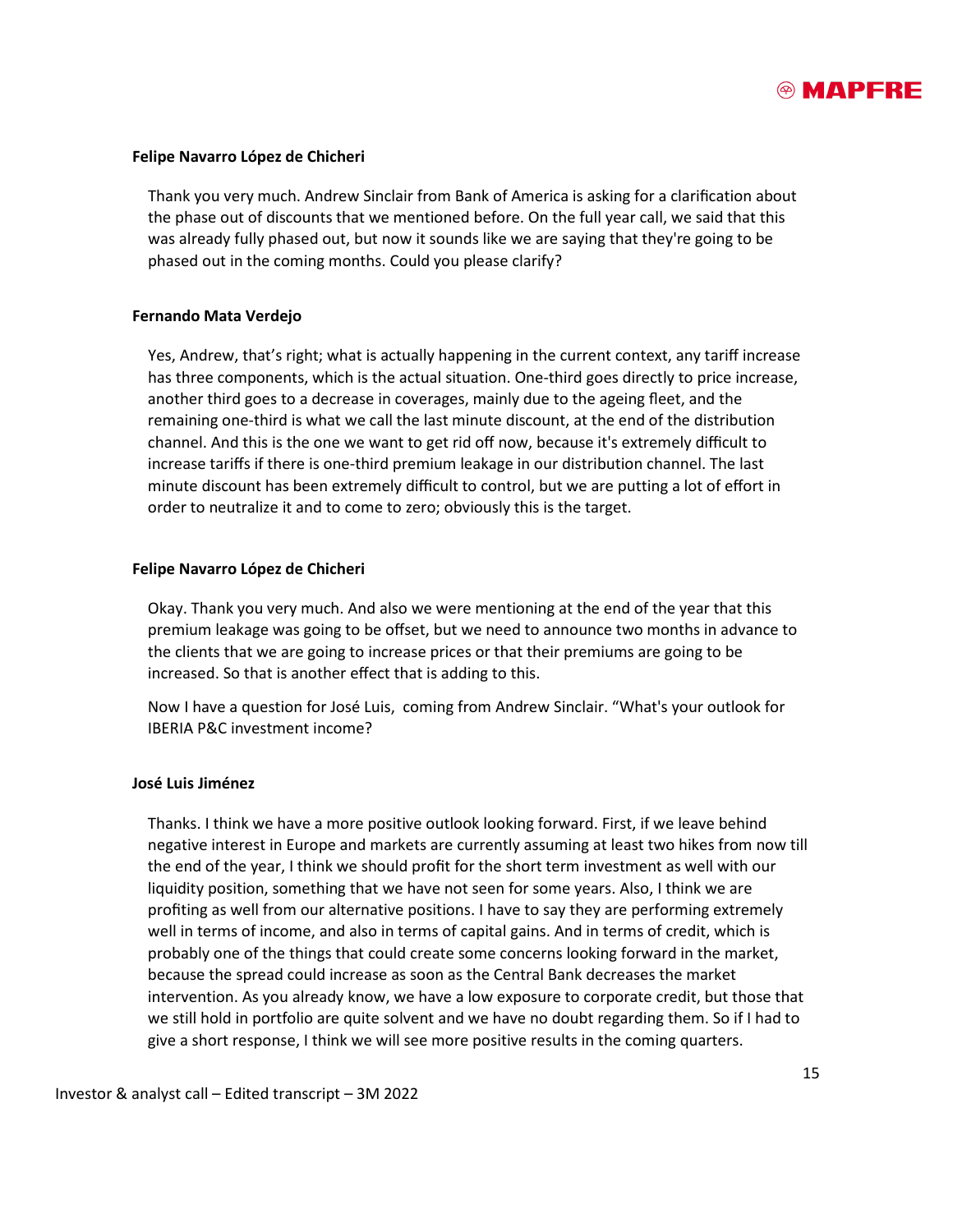

#### **Felipe Navarro López de Chicheri**

Thank you very much, José Luis. We have a question coming from Andrew Sinclair about inflation, which is a key challenge. And he says that it hadn't peaked in Q1; I think that we saw at the end of March inflation close to 10% in Spain, so I think that it already peaked. Do you expect further deterioration of the combined ratios on Q2 and Q3, because of inflation, Fernando?

#### **Fernando Mata Verdejo**

Andrew, what we're seeing is a high volatility throughout the quarter. The peak was in February, and the combined ratio was much better in March. So there is no direct relation between the reported claims every month and inflation. Probably it's because there are other components, as I mentioned, like the time that the cars are at the garage, or other considerations. We do not expect any dramatic increase in inflation in the second and third quarters, assuming that there is no deterioration of the current macro scenario.

So in my view, it's not written in stone, but my view is that we probably reached the peak in February in this quarter, and March is performing better, has been performing better. And so far, April looks better as well. The combined ratio is not the one we expected to have, but also you have to consider that the first quarter is winter in Europe and the US and summer in Brazil. So the worst quarter of the year in terms of losses in Automobile and in other lines as well.

#### **José Luis Jiménez**

If you allow me, Fernando, to add something, I think that the view of the European Central Bank is that they tend to believe that we will see a peak in inflation this quarter and there is a much better outlook for the rest of the year. Because in the case of Europe, inflation is due to the increase in energy prices overall due to the conflict, so if the conflict tends to resolve hopefully in the coming quarters, we will see a decrease in inflation.

#### **Felipe Navarro López de Chicheri**

Thank you very much, Fernando and José Luis. Maksym Mishyn from JB Capital has the following question on the combined ratio. How much of the increase in combined ratio in Motor was driven by frequency and how much by inflation? And specifically, Andrew Sinclair from Bank of America wants to know how much of your Brazil P&C loss ratio increase was attributable to NatCat versus higher inflation?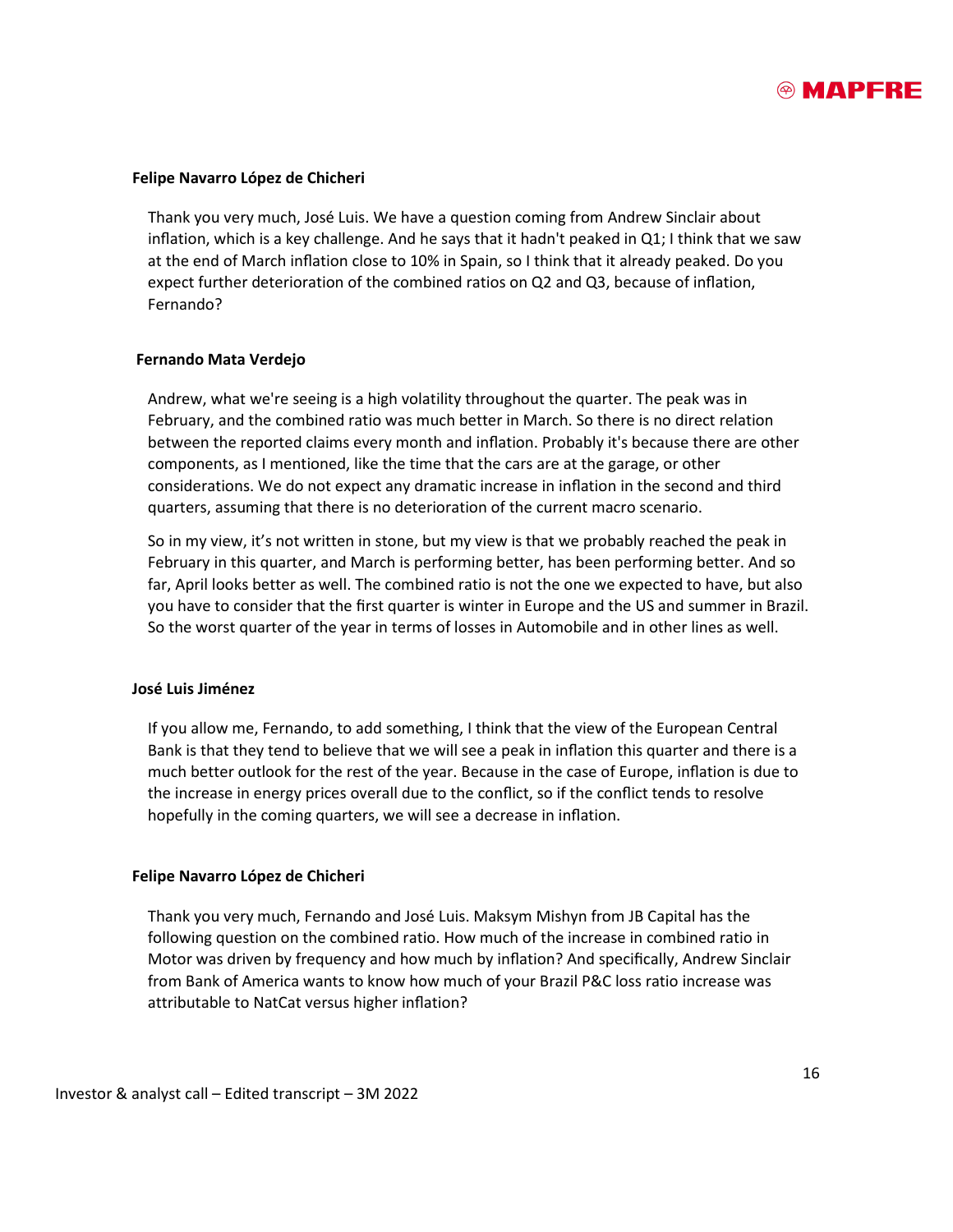

#### **Fernando Mata Verdejo**

Well, the different components of the Automobile combined ratio were already discussed. And regarding the second question in Brazil, I think we already mentioned during the presentation, for Agricultural, I don't have the effect of the P&C individualized, but for Agricultural business, excluding NatCat, the combined ratio would have been 70%. That's what we mentioned in the speech. But we will get back to you, Andrew, after we figure out just the net effect on the total P&C line of business.

#### **Felipe Navarro López de Chicheri**

Thank you very much, Fernando. Paz Ojeda from Banco Sabadell has a follow-up question on investments. José Luis, stocks unrealized gains are in negative territory in almost every country. Could you comment if there is a risk of profit and loss impairments due to cash flow deterioration in fixed income or a breach in equity impairment rules?

#### **José Luis Jiménez**

No, the quick answer is no. Well, I think we have some margin of maneuver. We have not reached a level that concerns us, and we tend to believe that all the stocks that we have in our portfolio are very good companies, with good results in the coming quarter.

With the crisis and with Russia, you never know, but I would like to believe that the worst is over and probably we will see -- we have started the results season and we expect the good results in most of the companies will give some support to the market. But obviously, the answer to your question is no, we don't see any risks in the short term.

#### **Fernando Mata Verdejo**

If you allow me, José Luis, as well, I don't remember if you mentioned in the presentation, but it's important to say that in the EUR21 million net capital gain that we disclosed at the presentation, it includes EUR10 million before taxes of realized losses from fixed income portfolios that we got rid of, because they were securities indirectly related to the Russia scenario. So let's say that any deterioration on this fixed income, we got rid of during the first quarter.

#### **José Luis Jiménez**

That's true, we prefer to be on the prudent side. We could have made more capital gains during the quarter, but we preferred to clean up some bonds so that, although I can't guarantee it, but if there is any kind of risk in the future, we prefer to have, as always, a quite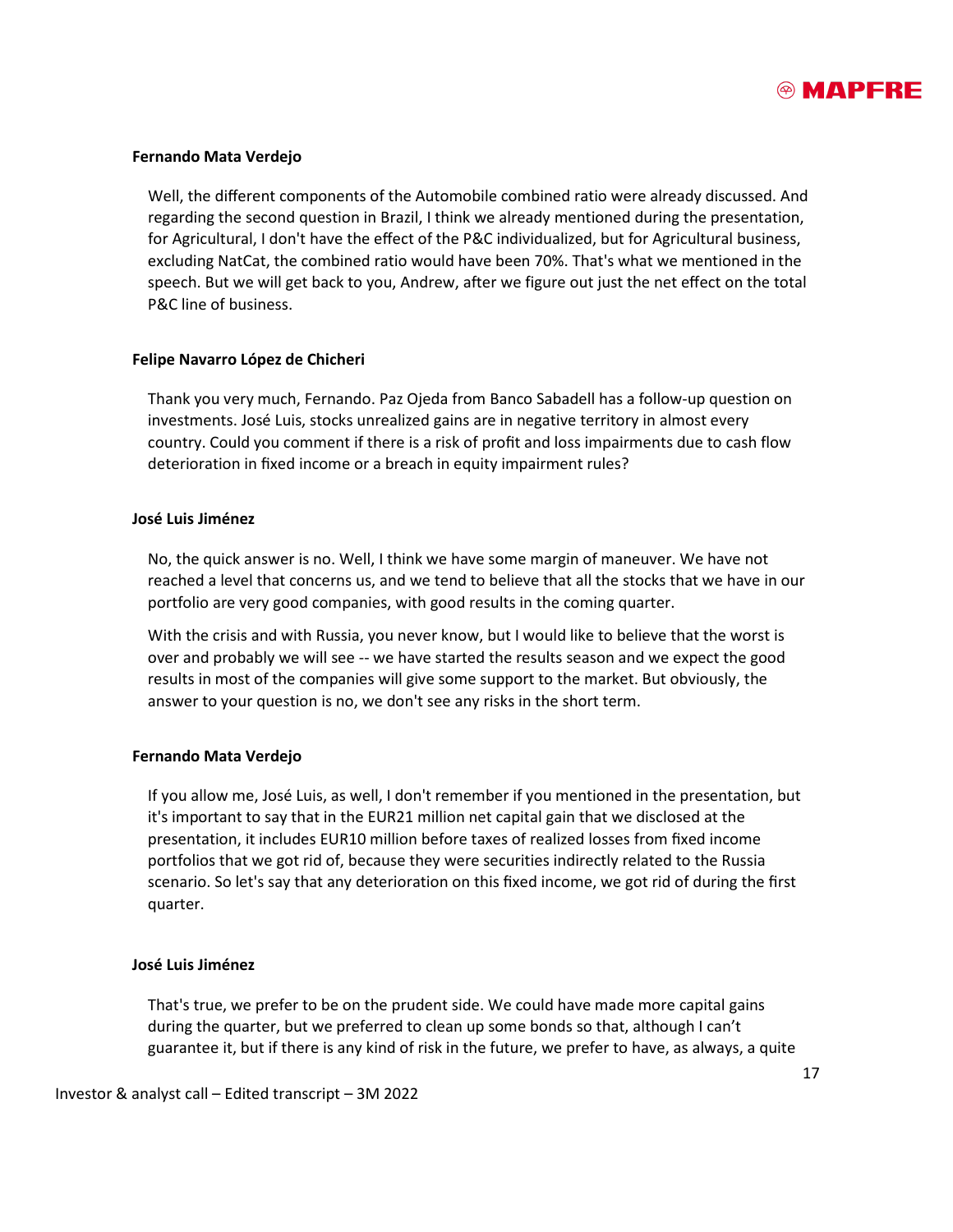

solvent and robust balance sheet just in case.

#### **Felipe Navarro López de Chicheri**

Thank you very much, Fernando and José Luis. There is a question coming from Alessia Magni from Barclays on inflation. The agreements you signed with garages last year should protect you from inflation in IBERIA. So why do you see higher claims costs? What were the details of those agreements, and when do you renew them and in which terms?

#### **Fernando Mata Verdejo**

Well, I guess most of the question has been covered. I can't give you any details of those agreements, other than that we already commented. They're confidential and they will affect obviously our competitive position. We renewed them, most of them, on an annual basis and basically we discussed this before.

#### **Felipe Navarro López de Chicheri**

Thank you very much, Fernando. Farquhar Murray from Autonomous has the following question on Russia. Just on a point of detail, please could you outline and frame how large MAPFRE's exposures might be to aviation insurance and whether MAPFRE has any exposure to Russian losses through that?

#### **Fernando Mata Verdejo**

Well. I don't know the exact number that MAPFRE, particularly in our Global Risks business, is holding in the aerospace pool, but we will get back to you and give you the right number. And regarding the loss from Russian aviation, I guess you are referring to – I don't know if this is reality or if this has been gossip in the insurance industry – that there is a big claim against some insurers regarding like 500 airplanes that are being grounded in Russia, and have been taken by the government. Obviously, those airplanes are owned by private entities from Western countries, and we discussed this internally and the answer is MAPFRE has no exposure to these potential claims. In my view it is a potential claim, but I don't know anything else, but if there are any, MAPFRE has no exposures to this claim filed against some insurers.

#### **Felipe Navarro López de Chicheri**

Thank you for such a clear answer. I have a question for you, José Luis, coming from Phil Ross from Mediobanca. Are you seeing any beneficial impact from higher rates in Life Savings sales?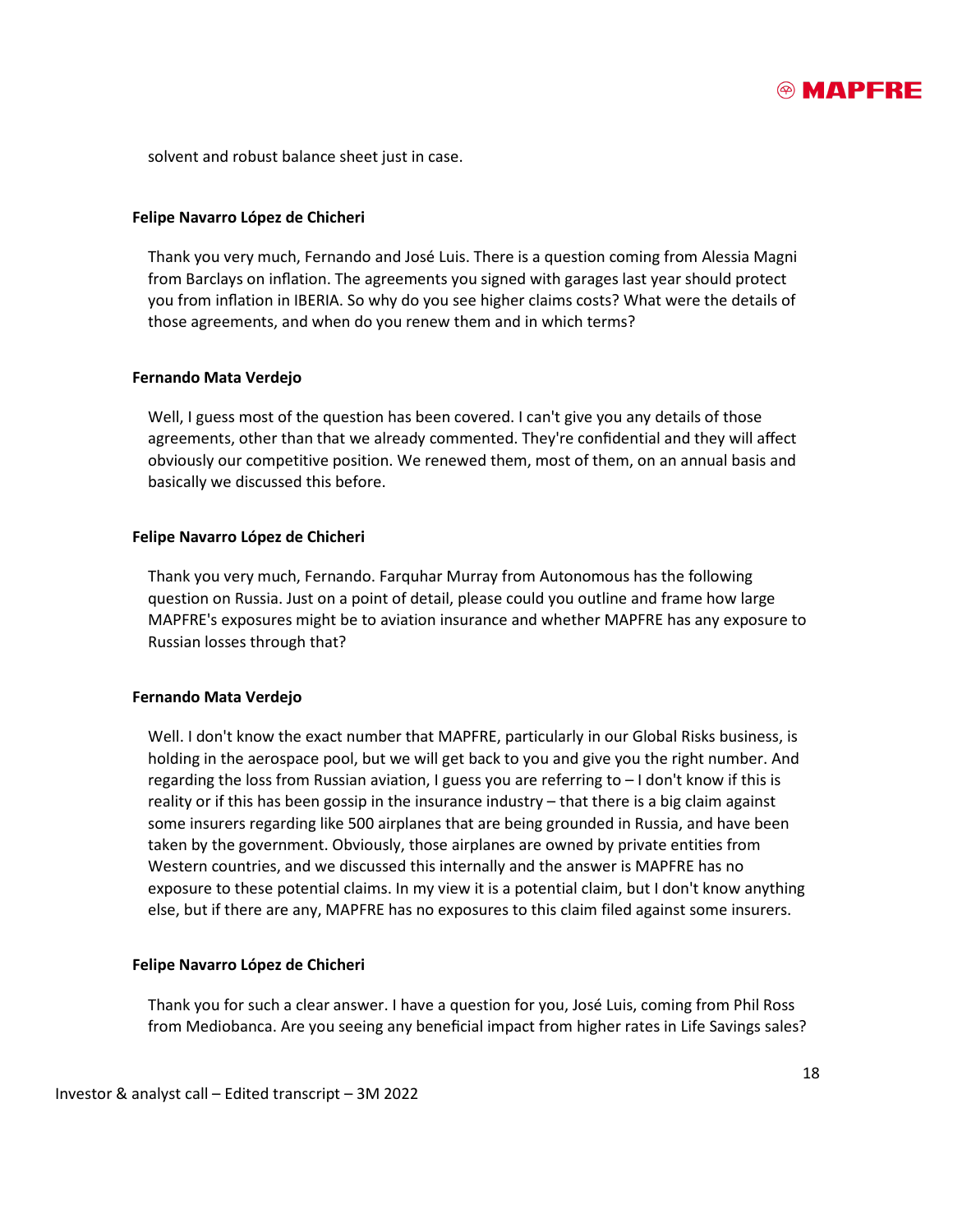

#### **José Luis Jiménez**

Yes. Maybe it's too soon to say, because during the first quarter, we have seen increases in interest rates on the full year – which is a very good horizon for savers – around 80 basis points, as I said before. But it's going to take a few months to try to balance out in those products. What we have done during the last years has been a move, as it happened with most of the industry, from savers to investors, and I think that we have made that movement quite wisely, because our business has grown consistently during the last three years. So having higher rates is very good news for savers or for guaranteed products, but if not, we will continue with our mutual funds and pension funds, which have performed extremely well.

#### **Felipe Navarro López de Chicheri**

Thank you very much, José Luis. There's hope at the end of the tunnel there. So another question coming from Andrew Sinclair on the Health business in IBERIA, Fernando, is if the 105% combined ratio for IBERIA is a good guide for the rest of 2022, if price increases cannot be put through until next year.

#### **Fernando Mata Verdejo**

I don't think so, Andrew. As I mentioned for Auto, the first quarter is the peak in terms of losses for Health. It's winter time in Spain, and there has also been a sort of catch up for standard surgery and other medical visits during this first quarter. And so there should be a lower frequency for these medical appointments.

But we are sure, 100% sure, that there is more use of the Health policy than we used to have before the pandemic. Now with any symptoms of fever, cough, headaches, there is a huge number of tests to be carried out, visit different doctors as well, and this will remain for the rest of the year, no doubt about it. And so, it probably will be closer to 100 rather than 105.

#### **Felipe Navarro López de Chicheri**

Thank you very much, Fernando. I will take this question myself. It's from Tiago Parente from Fidelity. Do you intend to pay down the bank debt to bring the leverage ratio back inside the 23%, 25% target by the end of Q2?

Yes, of course, this has already been done and we are just reducing our credit facility by this amount, so you are not going to see anything outside of this target.

The next question is from Farquhar Murray from Autonomous and Alessia Magni from Barclays. How confident are you that you will achieve the combined ratio target of 94%-95%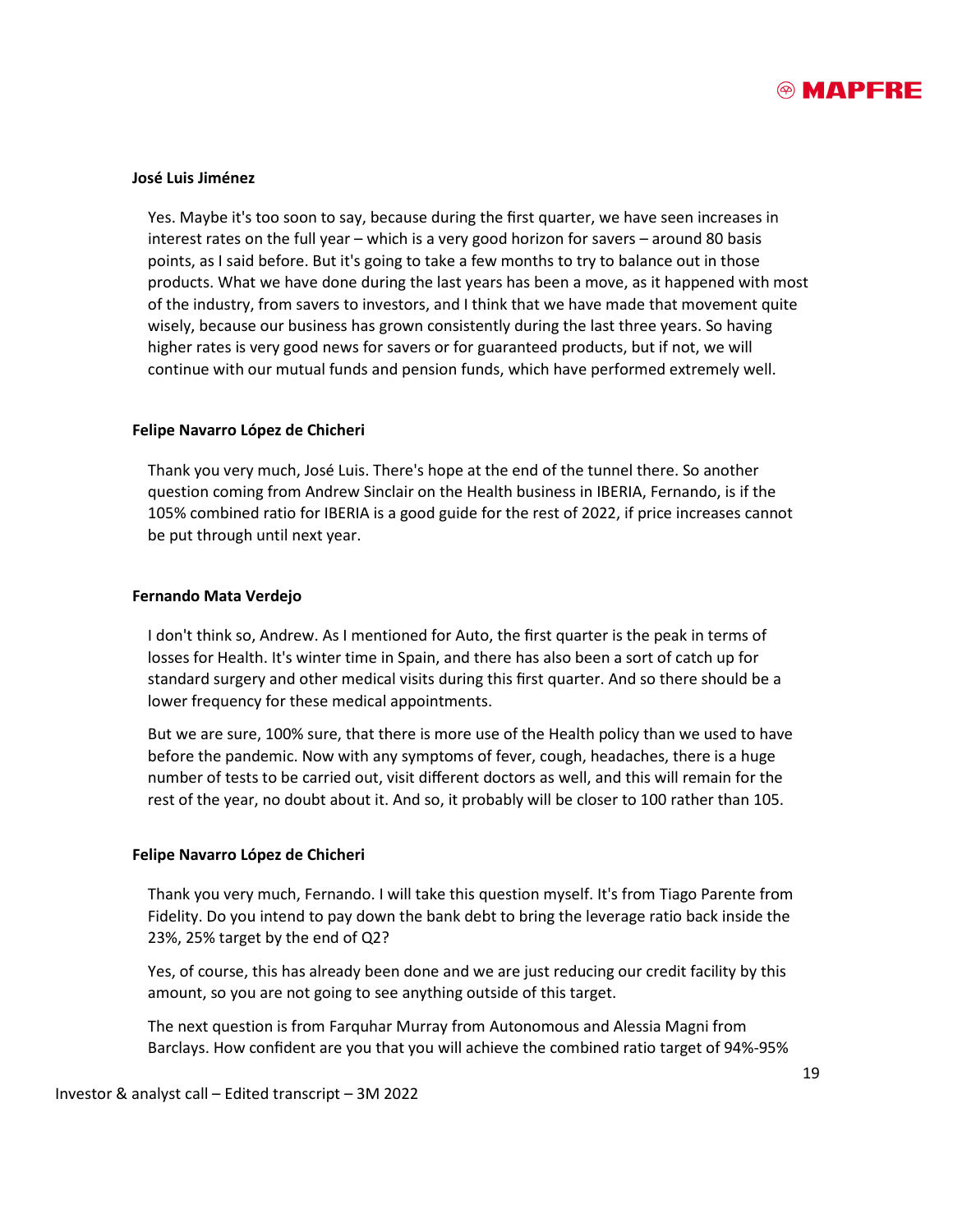

from the current 98%? What actions are you taking?

#### **Fernando Mata Verdejo**

In the short run, very little. I'm not confident enough of a dramatic change to come down from 98% to 94%. But so far we haven't changed any of our three-year strategic targets. In the long run, depending on the current macro scenario, and also the duration of the invasion, and we probably will have a clearer view at the end of the second quarter, but we guess if everything comes to normality in the short run, we will able to hit the 95% combined ratio again. That's my view.

#### **Felipe Navarro López de Chicheri**

Thank you very much. I don't see any further questions on the screen. So maybe we should finish this meeting today. Thank you very much, Fernando. Thank you very much, José Luis. And please remember that you can contact the Investor Relations team as from tomorrow if you have any doubts about the results released today. Thank you for your attention, and have a nice evening.

#### **Fernando Mata Verdejo**

Thank you very much for your presence. Felipe, perhaps we can announce that initially we thought that probably the Investor Day would be held on June  $30<sup>th</sup>$ , but with the current context, we think that it won't be very productive in terms of giving more information. So probably we'll wait to have a clearer view and we will probably discuss scheduling again at the second quarter presentation, but so far our intention is to cancel that preliminary idea of holding the Investor Day on June 30th.

#### **Felipe Navarro López de Chicheri**

Okay, thank you very much. That's normal, as the situation is not any clearer now than it was in the past. So thank you very much, Fernando. Thank you very much, José Luis. And have a nice evening.

#### **Fernando Mata Verdejo**

Thank you very much; good-bye.